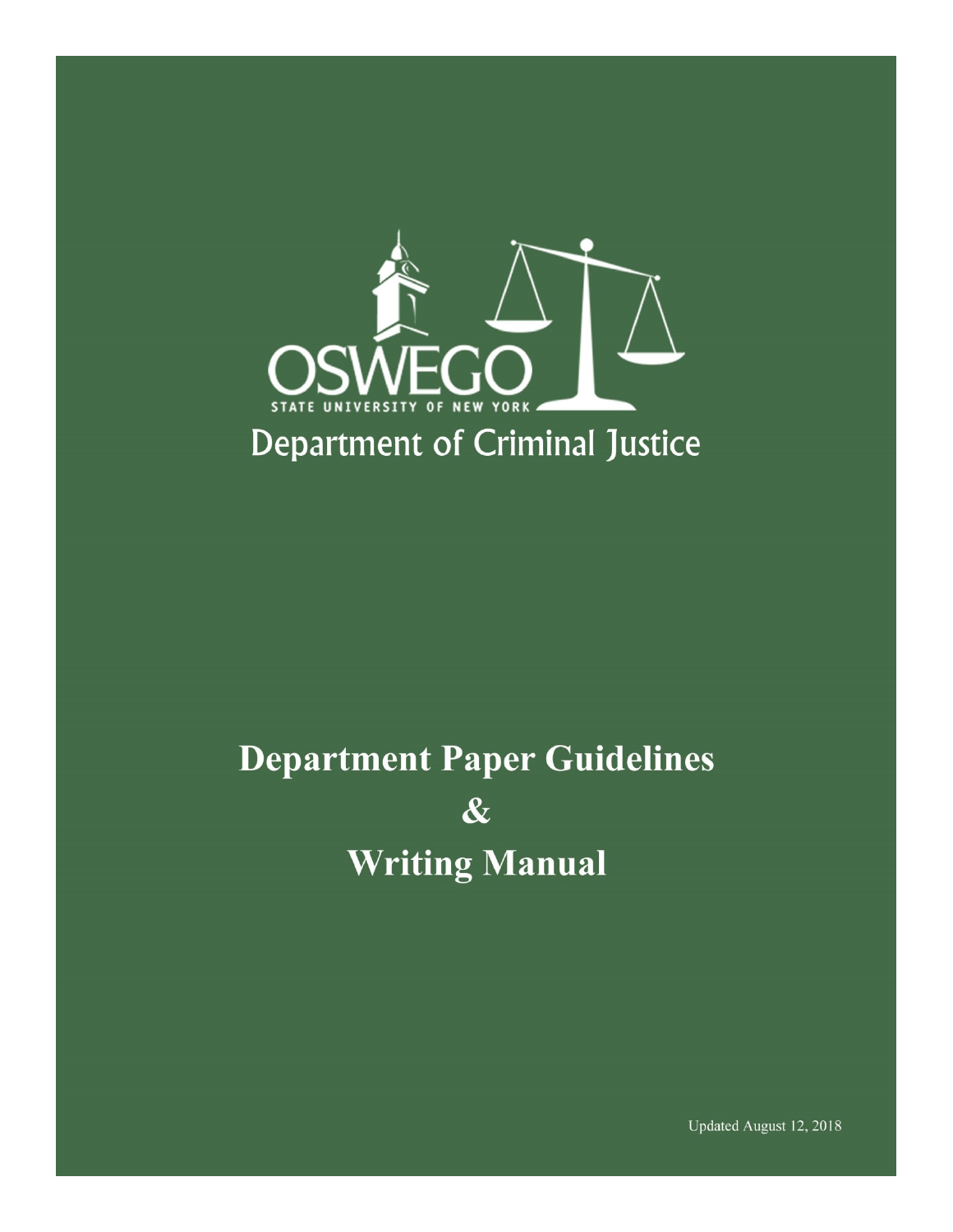# **Table of Contents**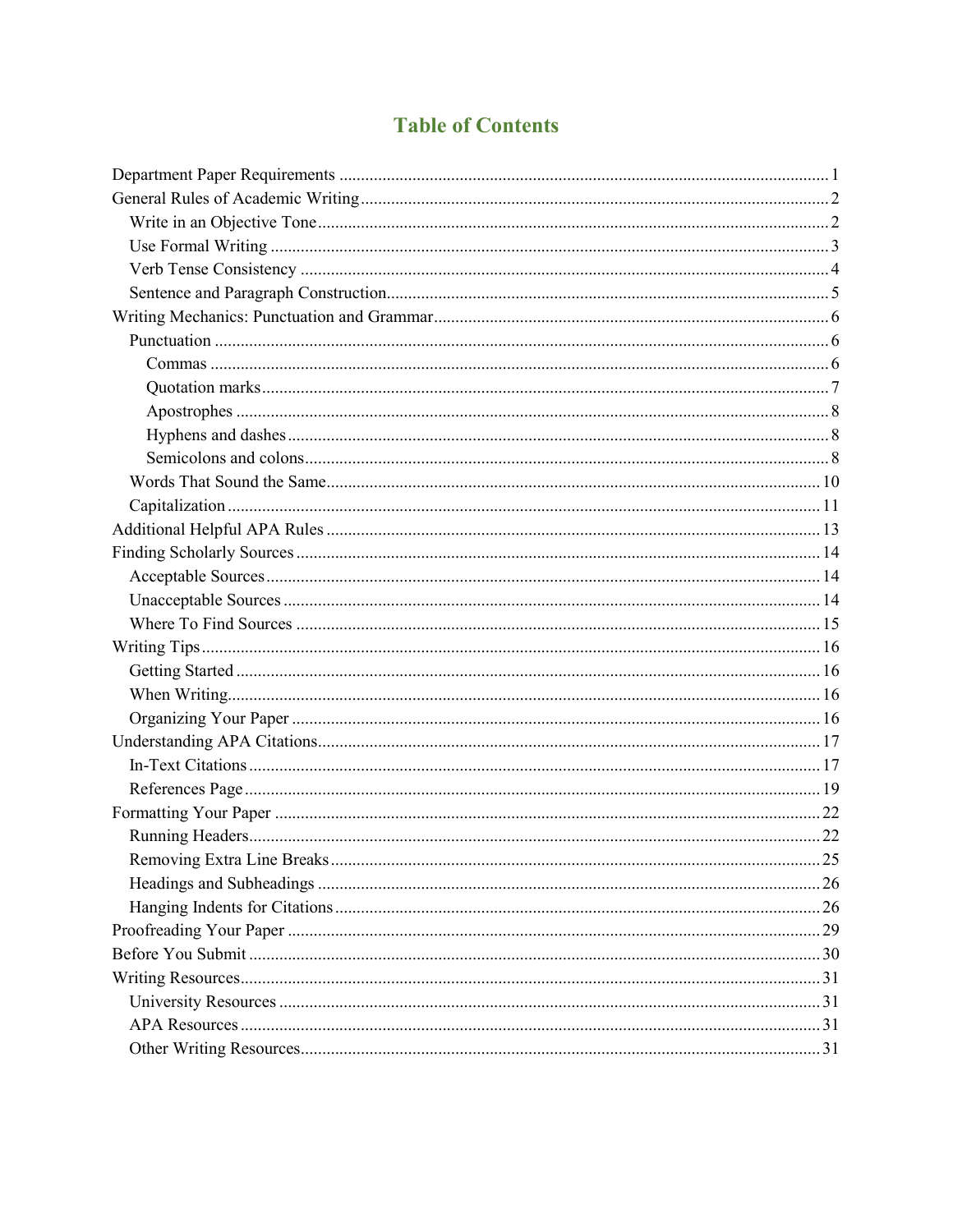# **Department Paper Requirements**

<span id="page-2-0"></span>Students enrolled in Criminal Justice courses must abide by the following paper requirements. Following these guidelines will ensure that your paper meets the minimum standards required by the Department, regardless of which Criminal Justice course you are enrolled in or who your professor is in that course. Any draft papers required also must conform to these guidelines. Papers that do not meet these requirements will be returned to the student for revision. Please note that these are the minimum requirements. Your specific professor may include additional requirements and will note these accordingly on their respective syllabi.

All papers must conform to the following requirements:

- Your paper must include an APA formatted title page with the following additional information included: course name, name of professor, date, and citation style.
- Your paper should be given a title reflective of your analysis. Labeling your paper "Practicum Term Paper" or "Seminar Term Paper" is not acceptable.
- You must use 12-point Times New Roman font only. Arial, Courier, and other fonts are not acceptable.
- Margins of 1" should be used on all four sides.
- Each page, including title page, should include an APA formatted running head with page numbers.
- Headings and subheadings should be used to organize your paper into topical areas.
- In-text citations must be used for any information that is not your own original thought or work and should be formatted according to APA specifics.
- Your paper should include an APA formatted references page listing all sources used within the paper.
- Only recent scholarly sources should be used. Sources should be published within the last ten (10) years to be considered recent. Older sources may be used as supplementary information at the instructor's discretion.
- You must satisfy the minimum page requirements for the particular assignment. Papers that do not meet the minimum length may be returned to the student for revision or subjected to a deduction of points at the professor's discretion.
- Your paper should have an introduction, body, and conclusion. Your introduction should include a clear and concise thesis statement that lets your reader know exactly what you are going to address in the remainder of the paper.
- Your paper must conform to the general rules of academic writing (see Page 2).
- Your work should be proofread your work prior to submission. There is no excuse for typos, misspellings, or misuses of common words.
- Papers should be submitted in a Microsoft Word document with the file extension .doc or .docx. Your last name should appear in the file name (e.g., Term Paper – Schildkraut.docx).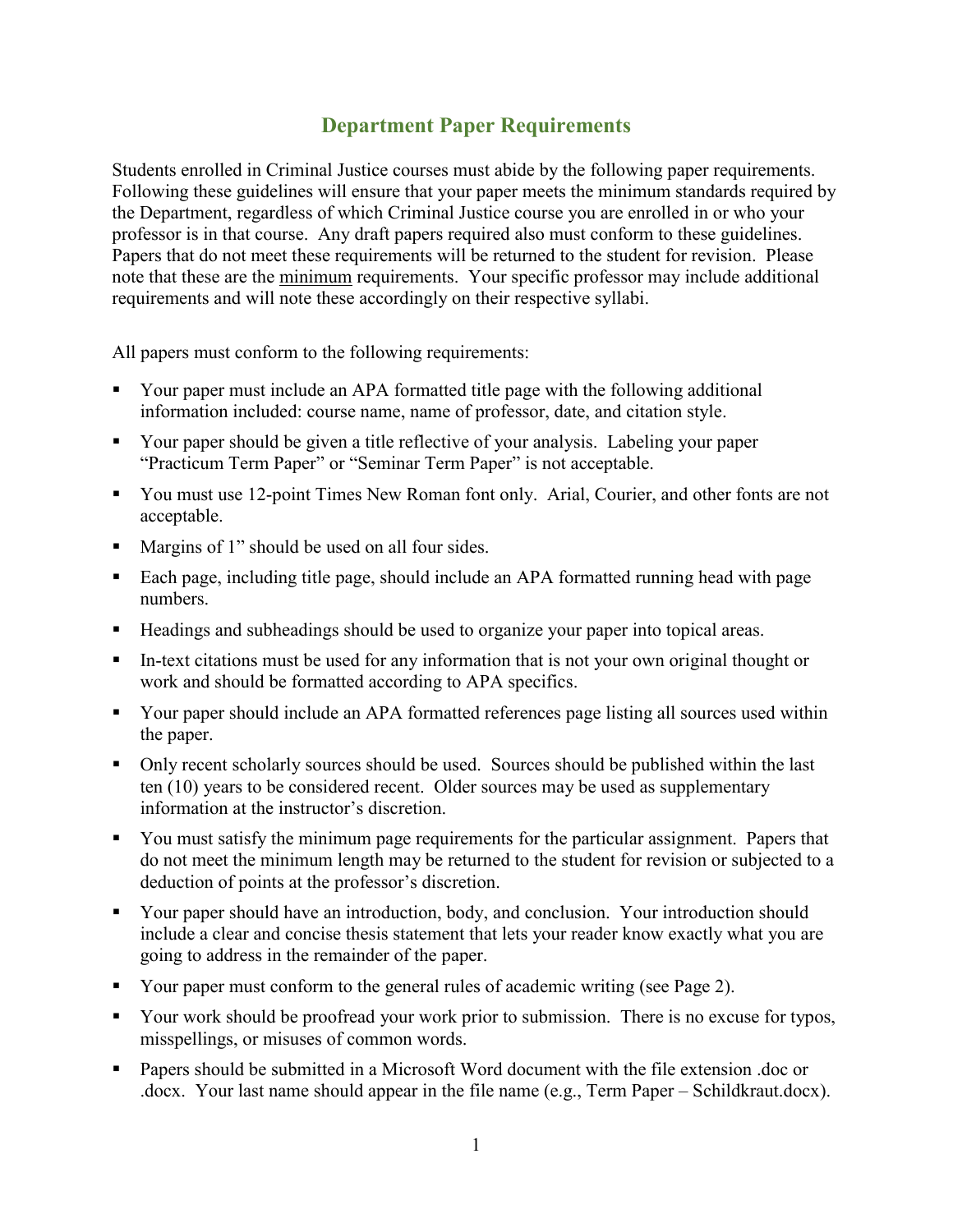# **General Rules of Academic Writing**

<span id="page-3-0"></span>The following section is designed to assist you with academic writing. Following these guidelines will not only help improve your grade, but also your overall writing.

## <span id="page-3-1"></span>**Write in an Objective Tone**

In your academic papers, you are being asked to write about a subject (oftentimes of your choosing) to an audience that theoretically does not know anything about your topic. Accordingly, your role is to provide information as an authority or expert on the subject while still maintaining an objective or neutral one.

*Objective writing* is that which can be verified through evidence and facts, oftentimes which is supported by the research you include (via citations). This type of writing is neutral in tone. Conversely, *subjective writing* is that which cannot be verified or empirically evaluated. This type of writing often includes feelings, judgments, or personal opinions. Subjective writing is not appropriate for an academic paper, unless you are being asked to write a reflection of some sort.

In order to ensure that your writing remains objective, follow these tips:

- Avoid use generalizations or vague terms. Instead be specific / explicit in conveying your ideas. For example, say "in 2015" or "two years ago" rather than "some time ago;" "75% of respondents" instead of "most people;" or "five" instead of "several."
- Avoid using first- and second-person language, unless a specific assignment calls for its use (be sure to check with your professor if you have any questions about whether or not it should be employed). This makes it more professional and authoritative in tone and less about you and your opinions. First-person language includes (but is not limited to) I, we, me/my, us, our, and other similar pronouns. You or your are examples of secondperson language.
- Avoid opinionated or similar language, particularly when coupled with first-person language, such as "I believe," "I feel," or "I think." Opt instead for a credible source to help you prove your point through research: "Smith (2008) found that ..." or "According to Jones (2015), …"
- Avoid language that explicitly excludes any group of people, such as gendered pronouns ("he," "his," or "men," particularly when applying blanketly to both genders). Instead, rephrase the sentence to be able to use plural nouns and pronouns, such as "they" or "their." You also may wish to use "the" in lieu of "his," or use a noun (e.g., the researcher, the person, the individual) in place of the pronoun.
- Avoid flowery or exaggerated wording that can intensify or sensationalize your writing, such as "awfully," "very," or "really." These words can make your argument appear falsified or weak. Instead, stick to the facts and support them with statistics or other research findings.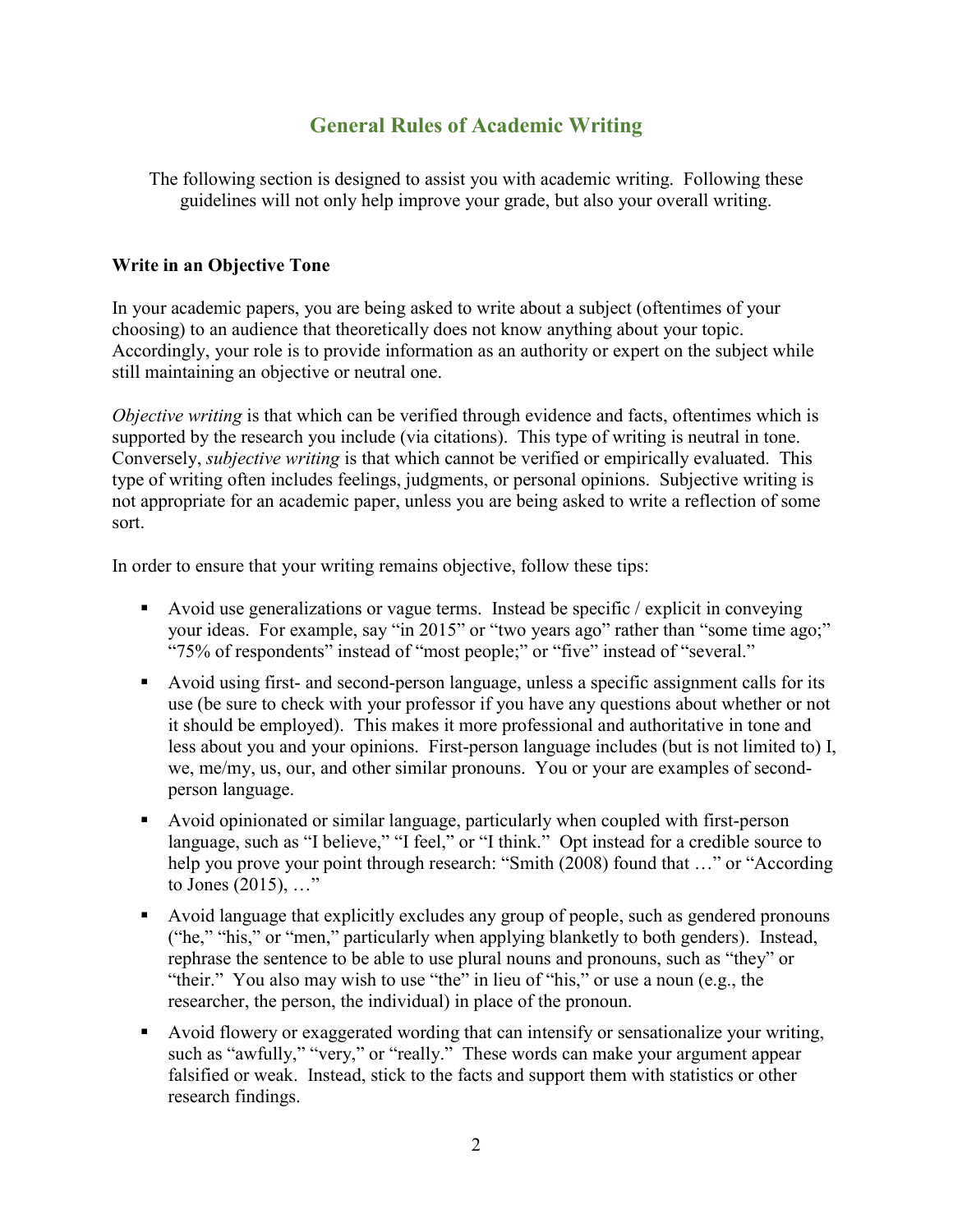### <span id="page-4-0"></span>**Use Formal Writing**

In addition to writing in an objective tone, formal / academic writing skills should be employed in all course paper assignments. This is a good practice to get into as it will help to prepare you for writing tasks you may encounter in post-collegiate employment.

In order to ensure your writing is formal, follow these steps:

▪ *Avoid slang or informal language.*

As a rule of thumb, your paper should sound like you speak – but to a point. Your paper should reflect the stance of an authority or expert – even if you do not feel you are one, the time and effort that you are putting in to researching your topic will give you the knowledge base of someone who clearly knows their subject. Accordingly, your word choice also should reflect the stance of an expert rather than someone having a conversation with their friends. Avoid using slang or informal language, such as "kids" or "cops." Instead, opt for more proper wording, such as "children," "police," or "law enforcement officers." Text chat also should be avoided in academic writing.

■ *Avoid using jargon.* 

In the same vein, your writing should not sound like you are speaking in NASA code. Accordingly, jargon (any word or phrasing that loses meaning when using it for an audience beyond your field) should be avoided – it does not make us sound smarter, especially when we do not understand the wording ourselves, and instead just confuses the reader who is trying to follow what you are saying. If there is something that is discipline-specific and adds to your paper, it is okay to include so long as there is a reasonable explanation attached that would help a layperson understand the message you are trying to convey. Ask yourself if someone who is not familiar with your discipline would understand it. If not, you may wish to come up with another word or phrase to convey your meaning or simplify the language. This does not mean you are downplaying the importance of the idea – just making it clearer to the reader.

■ *Avoid using exclamation marks (!).* 

Exclamation points are meant to show surprise or emphasis. That said, they do not belong in formal academic or professional writing. Unless being utilized within a direct quote, one should avoid using exclamation marks as it can detract from the credibility or finesse of the work and can make the writing appear undisciplined in structure. As writer F. Scott Fitzgerald once said, "An exclamation point is like laughing at your own joke."

■ *Avoid using contractions.* 

Contractions also should be avoided in academic writing. Instead of "don't," "you're," "can't," or "shouldn't," among other commonly used contractions, use "do not," "you are," "cannot" (noting that this is one word, not two), or "should not."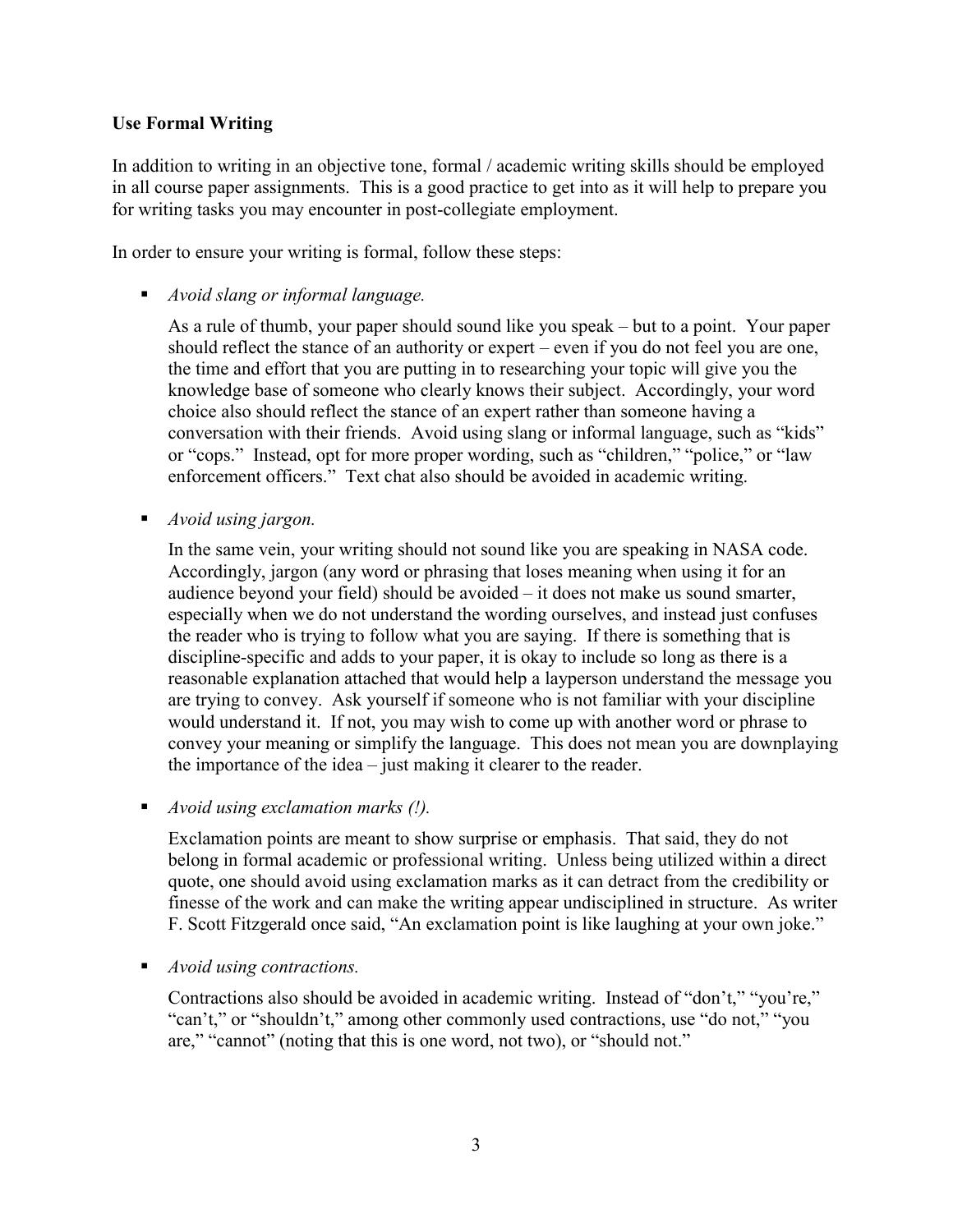▪ *Avoid flowery or sensational language.*

As noted, flowery or sensational language should always be avoided in academic writing. Let the facts speak for themselves without added emphasis. If there is a word or phrase that is particularly important, you may opt to use italics as emphasis – this, however, should be used sparingly. If using italics within a direct quote where the original source does not include such formatting, one should note that the emphasis is added in the intext citation:

As Cohen (1963) has noted, the media "may not be successful much of the time in telling people what to think, but it is stunningly successful in telling people what to think *about*" (p. 13, emphasis added).

#### <span id="page-5-0"></span>**Verb Tense Consistency**

It is important when writing that ideas be conveyed consistently. One place where this often is problematic is in the use of verbs. Oftentimes, we consider the three main tenses of verbs when writing: past, present, and future. Theoretically, there actually are six different tenses of verbs:

| Simple Present         | They talk.             |
|------------------------|------------------------|
| <b>Present Perfect</b> | They have talked.      |
| Simple Past            | They walked.           |
| Past Perfect           | They had walked.       |
| <b>Future</b>          | They will walk.        |
| <b>Future Perfect</b>  | They will have walked. |

In most academic writing, the work already has commenced, particularly when reviewing previous literature. Accordingly, past tense (either simple or perfect) should be used. If the writer is performing original research, they may opt to use a form of present tense to show that their findings are new. In all writing, however, the use of future tense to convey what already has happened is not acceptable. If the work is done or an action has happened, future tenses should not be employed. (As an aside, they really should only be used for discussions of future research directions, which would occur beyond the timing of the paper itself).

Once a tense is selected, it should be used consistently throughout the paper and throughout each sentence. It can become quite confusing to the reader to follow along if the tenses bounce and change from sentence to sentence. Using tenses consistently will help to improve the overall flow of the writing for the reader.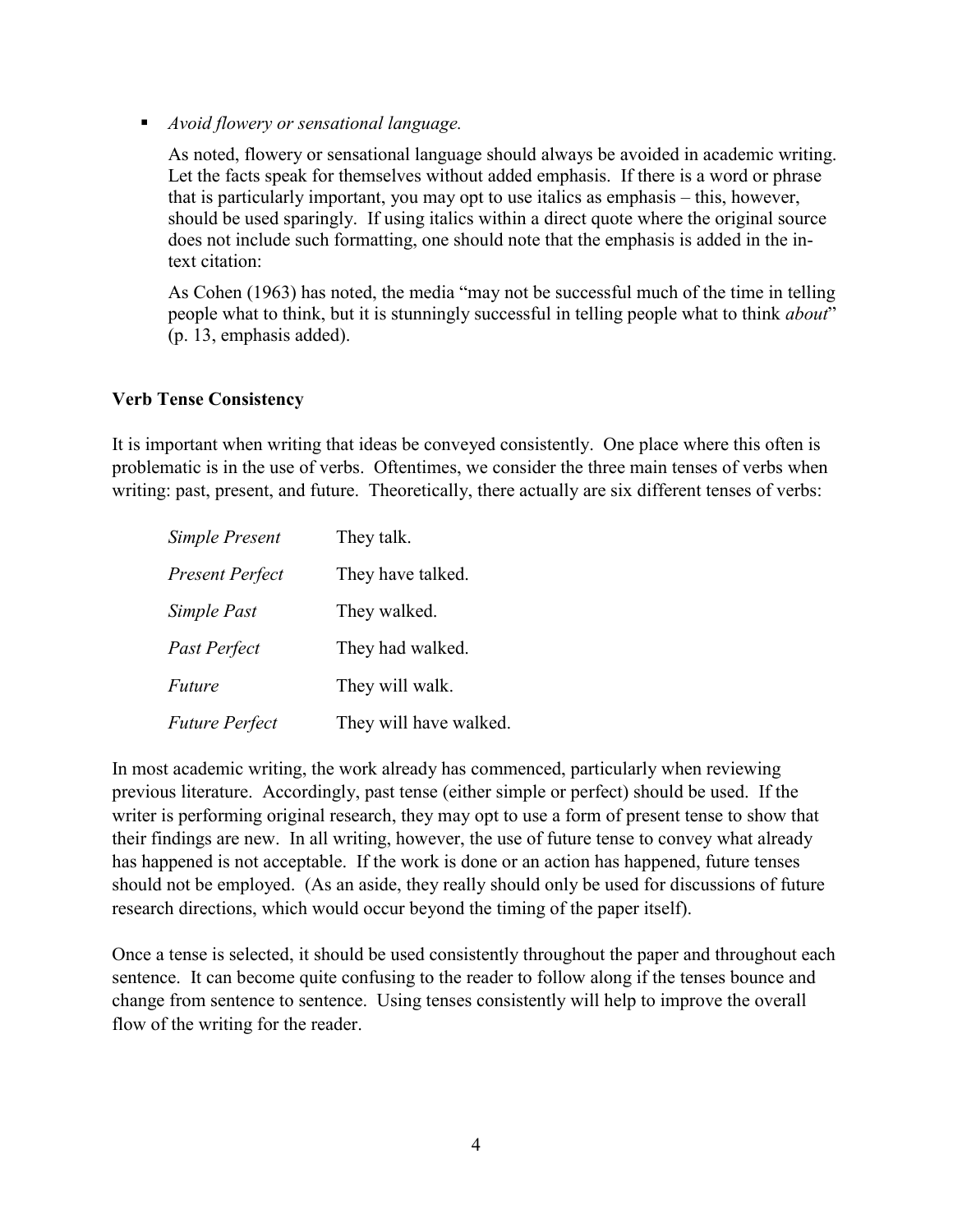### <span id="page-6-0"></span>**Sentence and Paragraph Construction**

Sentence and paragraph construction also are important in helping to ensure that your paper achieves maximum readability. When your writing construction follows these tips, your reader will have an easier time not only reviewing your paper, but also really absorbing the ideas that you are trying to convey.

To ensure maximum readability, follow these key tips:

■ *Be as clear and concise as possible while avoiding run-on sentences.* 

When sentences are too long, it makes it hard for a reader to keep their place. When you find that sentences are running on and/or you are trying to convey too many ideas in a single sentence, break it up into multiple lines. This will help keep your ideas and their conveyance focused.

■ *Avoid repetition in wording by using synonyms.* 

Using the same word (or a variation of the same word) repeatedly in a sentence can cause confusion for the reader and also cause the message you are trying to convey to be lost. Accordingly, it is best to use synonyms in these instances to help focus your thoughts while simultaneously eliminating the redundancy and potential confusion.

INCORRECT: **Strain** also occurs when beliefs are imposed that the individual finds to be **straining** on them, which leads the person to remove the source of **strain** from the situation (Miller et al., 2015).

CORRECT: **Strain** also occurs when beliefs are imposed that the individual finds to be **harmful** to them, which leads the person to remove the source of **frustration** from the situation (Miller et al., 2015).

■ *Avoid writing stilted sentences.* 

At the same time, you want to avoid stilted sentences. This occurs when all of your sentences are the same length, causing your writing to seem fixed and robotic. An ideal work will have variation in sentence lengths to keep the reader's attention.

■ *Ensure your paragraph lengths are manageable for the reader.* 

Paragraphs that contain few sentences can read very choppy to the reader, especially when multiple short paragraphs are offered in succession. Likewise, those paragraphs that are longer in length can cause what is called "reader fatigue," whereby the reader's eye will be strained in trying to follow along, subsequently causing them to lose their place and potentially miss out on key information. Ideally, to combat both issues, all paragraphs should be between four and six sentences each.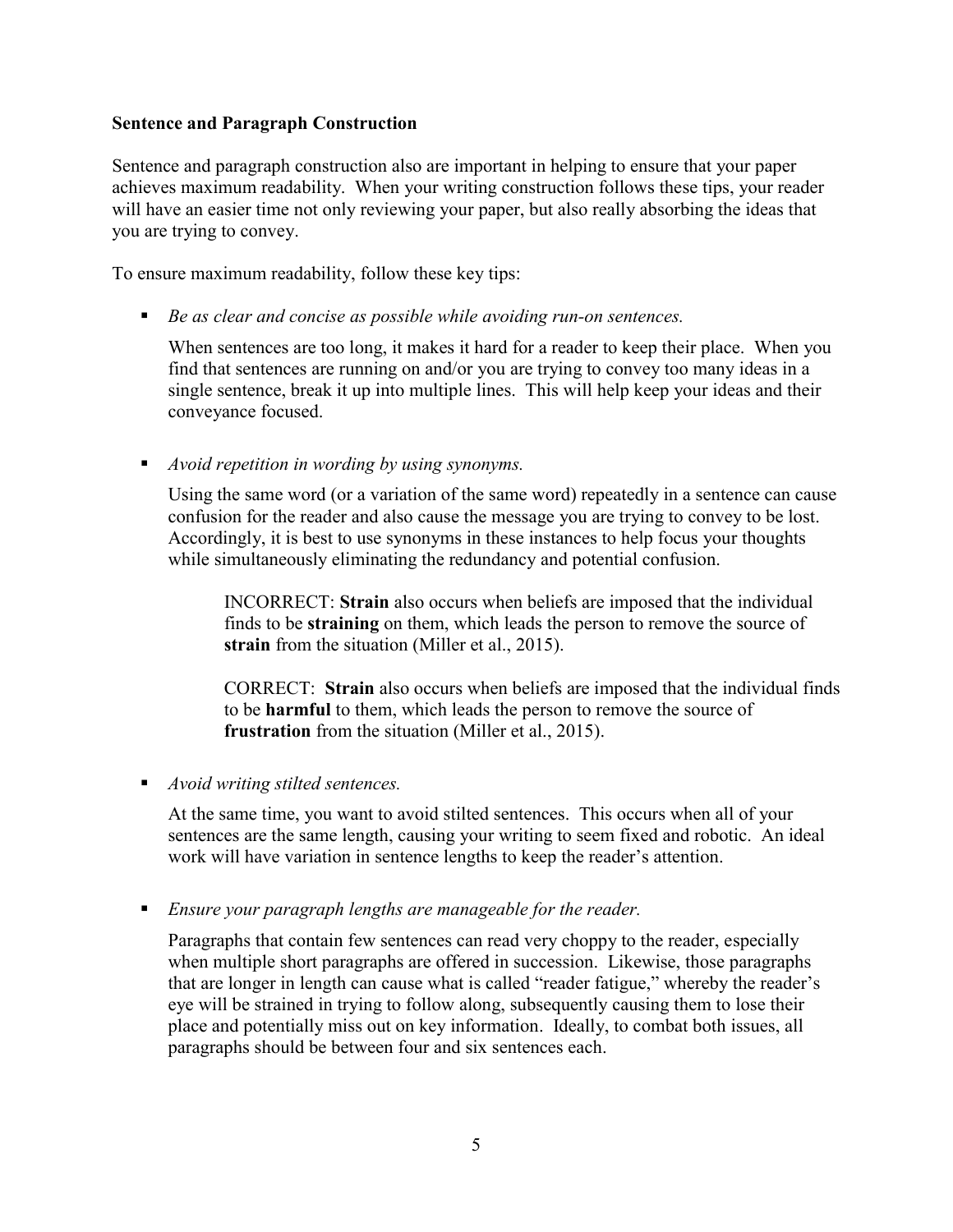# **Writing Mechanics: Punctuation and Grammar**

<span id="page-7-0"></span>An important part of ensuring that you are putting your best foot forward in your paper is to ensure that your punctuation and grammar issues have been addressed prior to submission. This section will discuss common errors in these areas and how they can be corrected for your papers.

#### <span id="page-7-1"></span>**Punctuation**

Punctuation is very important to academic writing in that it helps the reader to understand and/or detect emphasis or tone in the work. While emphasis can be made through the change of tone or pausing in our voice when words are spoken, punctuation acts as a substitute when the words are written. Accordingly, it is important that punctuation be used correctly to ensure the tone is properly conveyed to the reader.

<span id="page-7-2"></span>**Commas**. Commas (,) are used to separate full sentences into more manageable segments. When used correctly, they also represent pauses in a sentence. Accordingly, it is important to understand how and when commas should be used in academic writing.

Without commas, sentences can become run-on blocks of text without any breaks. This is very similar to speaking full run-on sentences without any pauses. An example of this would be:

INCORRECT: I went to bail my friend out of jail but the bonds agent had not yet processed the necessary paperwork so I went home.

To correct this issue, it always is recommended that you read your sentence(s) out loud, making sure to take note of any breaks in your speech. Thus, if it sounds like you should be taking a pause, or you are changing gears in your sentence, be sure to add in a comma.

CORRECTED: I went to bail my friend out of jail, but the bonds agent had not yet processed the necessary paperwork, so I went home.

At the same time, it is possible to overuse commas in a given sentence. Reading out loud, as recommended earlier, will help combat this in part because if it does not sound as though you should pause, you can remove the comma. If, however, it does sounds like you should pause at a greater number of places within the sentence, it may be best to break the line up into two or more sentences rather than inserting a host of commas.

#### *The Oxford Comma*

When writing items in a list format, the Oxford comma should always be used. Standard in British writing, the Oxford comma separates the last item of a given list with a comma. While used differently across disciplines in the U.S., it is best to include this and to do so consistently.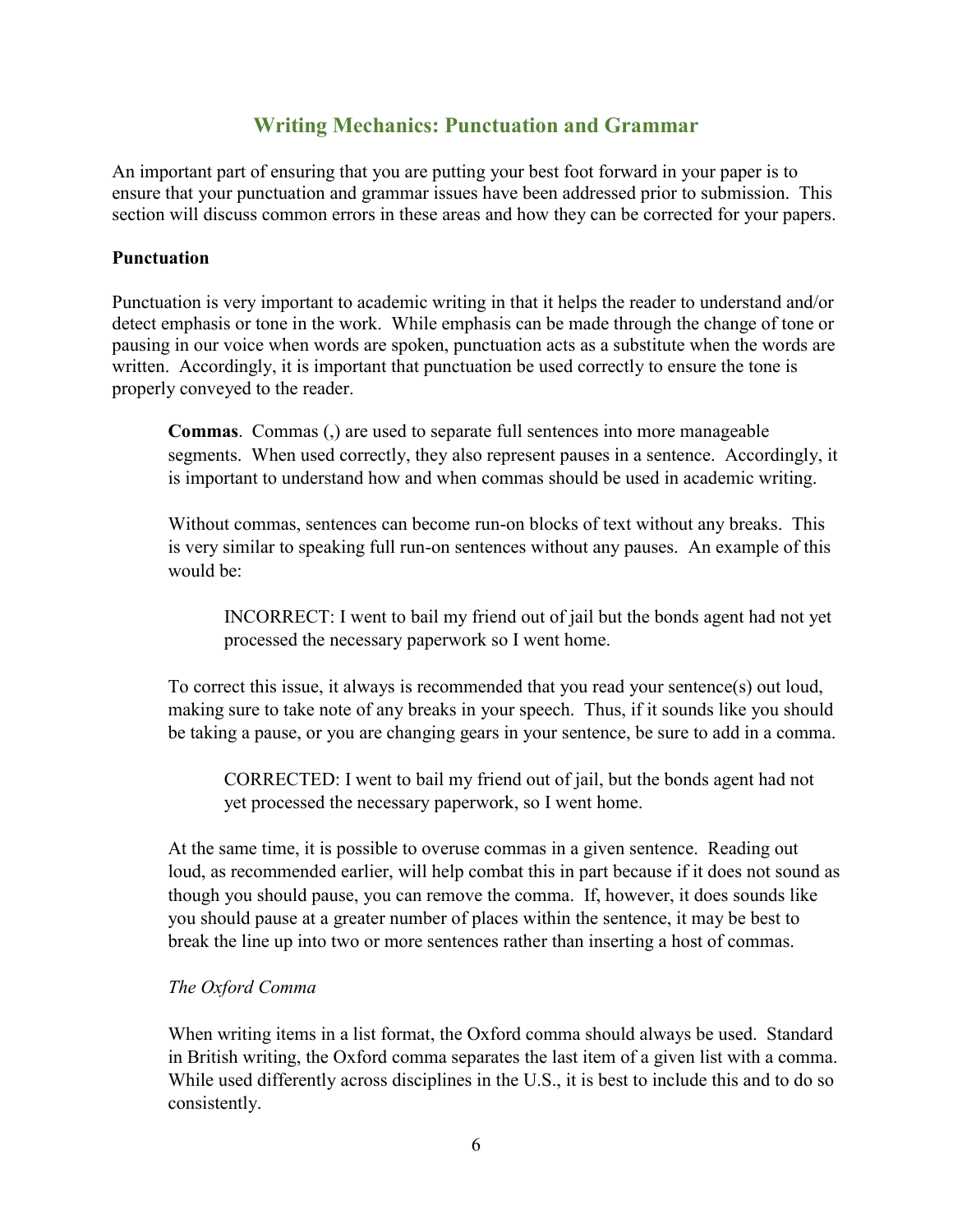WITHOUT OXFORD COMMA: For his final meal in prison, Bill ate chicken, potatoes and pie.

WITH OXFORD COMMA: For his final meal in prison, Bill ate chicken, potatoes**,** and pie.

<span id="page-8-0"></span>**Quotation marks**. Quotation marks ("") typically are used to indicate a quote in your writing. This is to show that the wording being used is exactly as written in another source (usually the original work). Quotation marks always are used in pairs – the first is for opening the quote and the second is for closing it. Always be sure to include both so it is clear where the direct quote begins and ends.

There are several additional rules with regard to using quotation marks, as outlined here. First, when quoting a complete sentence, the first letter of the direct quote is capitalized:

As one crisis management training provider noted, "I can foresee the day when freshman orientation includes a video on the campus emergency-response plan, as well as training" (in Sander, 2008, p. 26).

Next, if using only a portion (incomplete fragment) of the quote, the wording should not be capitalized:

Agger (1989) refers to the dependence on the mass media as *fast capitalism*, whereby the media operate in an economic model that serves the public by "objectifying and commodifying all human experience" (p. 6).

Notice in the first use (quoting a complete sentence) that there is a comma prior to the start of the quote. Conversely, there is no comma when only a fragment is used in part of the sentence.

Direct quotes should be used sparingly. In a paper of 15- to 20-pages, no more than three (3) direct quotes should be used. Shorter papers will permit the use of fewer direct quotes. Be sure to check with your professor about their specific requirements for how many can be included within a particular assignment.

Instead of using direct quotes, you instead can (and should) paraphrase the material. Also considered indirect quotations, the use of paraphrasing allows you to convey the ideas of the original author or speaker, but to do so in your own language. Essentially, you will explain the material and ideas to the audience in the way that you understand it.

Both direct and indirect (paraphrased) quotes require the proper citations, which are discussed further on Page 17.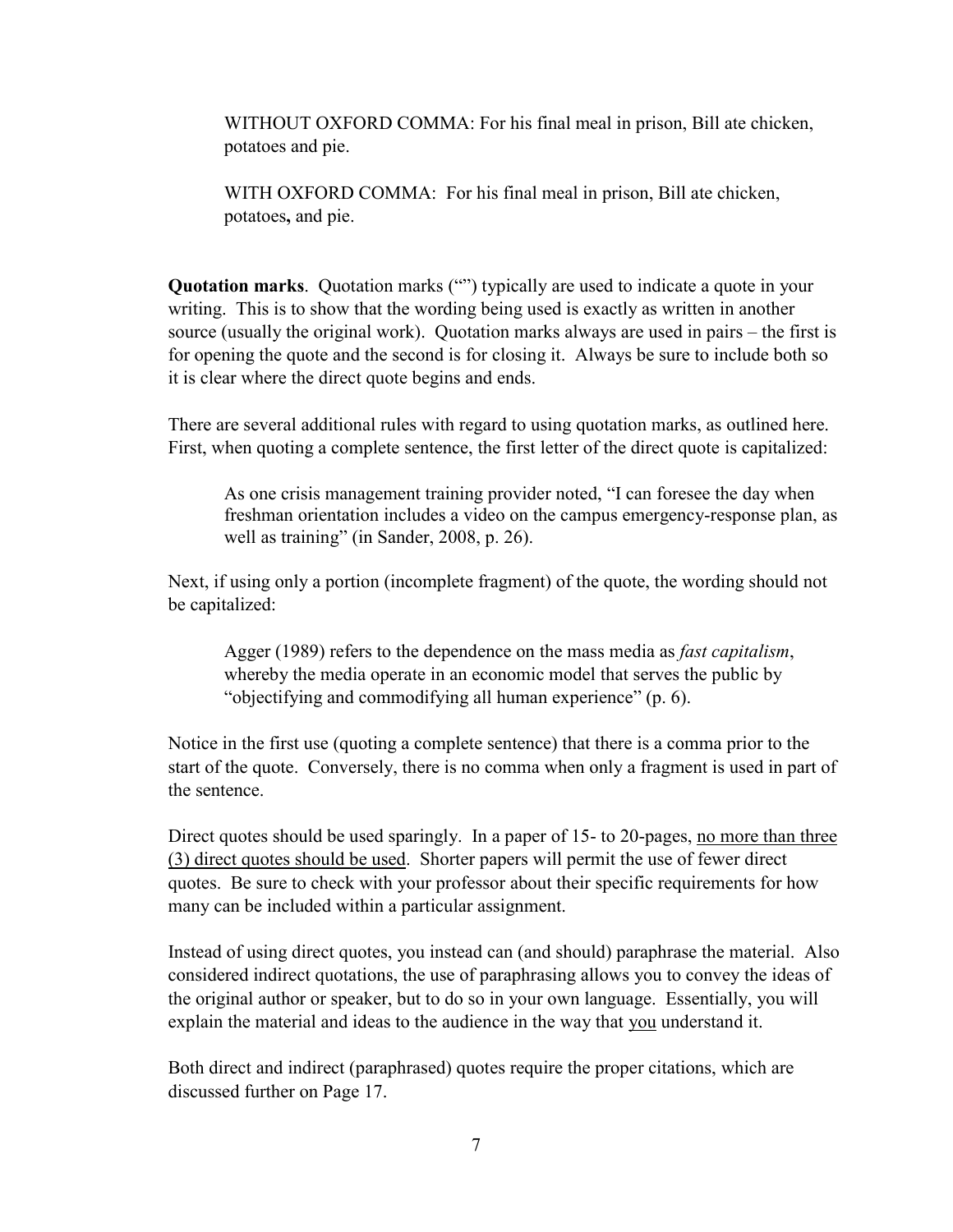<span id="page-9-0"></span>**Apostrophes**. Apostrophes (') are used to indicate possessives, meaning when something belongs to you or someone else.

INCORRECT: The business owners car was stolen.

CORRECT: The business owner's car was stolen.

Apostrophes should not be used to indicate a plural noun. If you want a noun to be plural, simply add a "s" with no apostrophe.

INCORRECT: That watch is all your's.

CORRECT: That watch is all yours.

Apostrophes also are used in conjunctions, but these, as noted earlier, should be avoided in academic writing.

<span id="page-9-1"></span>**Hyphens and dashes**. Hyphens (-) and dashes (–) are used for different reasons but often are confused with one another. Hyphens are used to combine two words into a single phrase or idea, most commonly in adjective form. Conversely, dashes are used to indicate a shift in ideas or train of thought within a given sentence.

WITH HYPHEN: Beyond individual-level correlates, several additional factors also have been found to predict increased newsworthiness among homicide events.

WITH DASH: A total of 32 people **–** 27 students and 5 professors **–** were killed and an additional 23 were wounded in the attacks.

<span id="page-9-2"></span>**Semicolons and colons**. Like the hyphen and dash, semicolons (;) and colons (:) often are mistaken for one another and subsequently are misused. Semicolons are in three specific scenarios:

First, use a semicolon when joining two independent clauses together and when the second clause restates the first or is of equal value:

An additional 25 minute passed before a Virginia Tech Police Department representative met with the Policy Group; by the time the first emergency email notification about the shootings at West Ambler Johnston was transmitted at 9:26, the shooter already was in the process of chaining the doors to Norris Hall shut.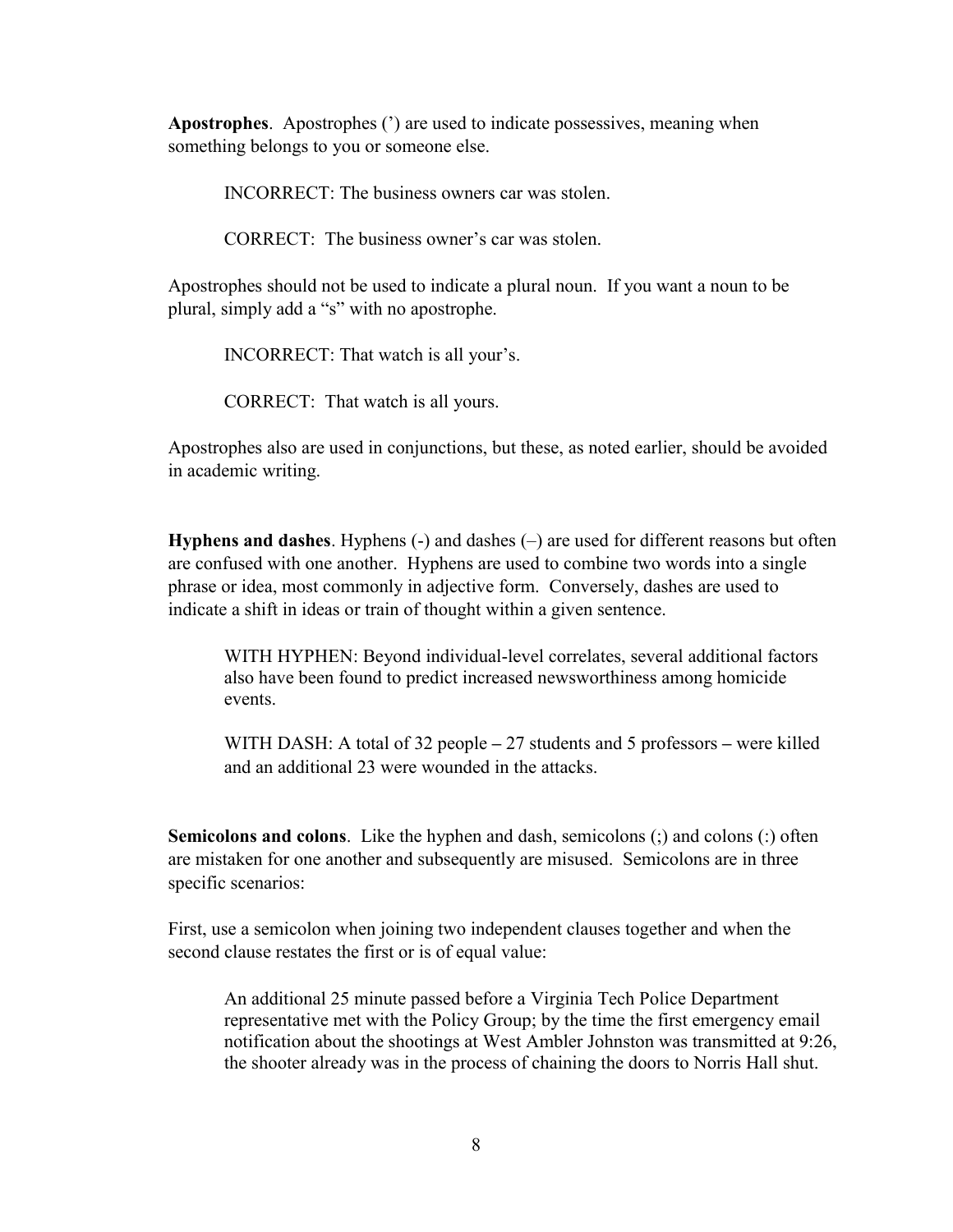Second, semicolons are used when joining two independent clauses together and when the second clause begins with either a conjunctive adverb (e.g., however, therefore, moreover, thus, otherwise, etc.) or a transition (e.g., in fact, for example, additionally, on the other hand, etc.):

The status of the shooter (whether they lived or died in the attack) was a significant predictor of a case receiving any coverage when considering the total victim count; however, when disaggregating between fatalities and injuries, this effect did not hold.

Finally, semicolons are used to join elements of a series that already are separated by a comma, such as with a series of locations:

Acts of domestic terrorism have occurred in cities across the nation, including Boston, Massachusetts; Atlanta, Georgia; New York City, New York; Oklahoma City, Oklahoma; and Washington, D.C.

Conversely, colons are used when joining two independent clauses while emphasizing the second:

The present study was guided by the question: How is the discourse on the phenomenon of mass shootings as a social problem constructed in the media?

Furthermore, colons may be used after an independent clause when followed by a list or quotation, such as in the following examples:

George had a list of conditions to comply with for parole: anger management, submitting to random drug testing, and paying restitution to his victims.

*NOTE: In the above example, one should not use a semicolon in lieu of the colon after "parole."*

Even when an actual number is reported, as in the following passage, it may be ambiguous: "*Thirty-thousand* Americans are killed by guns every year – on the job, walking to school, at the shopping mall" ("Lock and load," 2008).

Colons also may be used in writing out time (separating the minutes from the hour; e.g., 9:35) as needed.

In sum, when you want to establish a list of items, use a colon preceding the list. If you want to separate two similar but distinct thoughts, use a semicolon or opt to break up the thoughts into two separate sentences.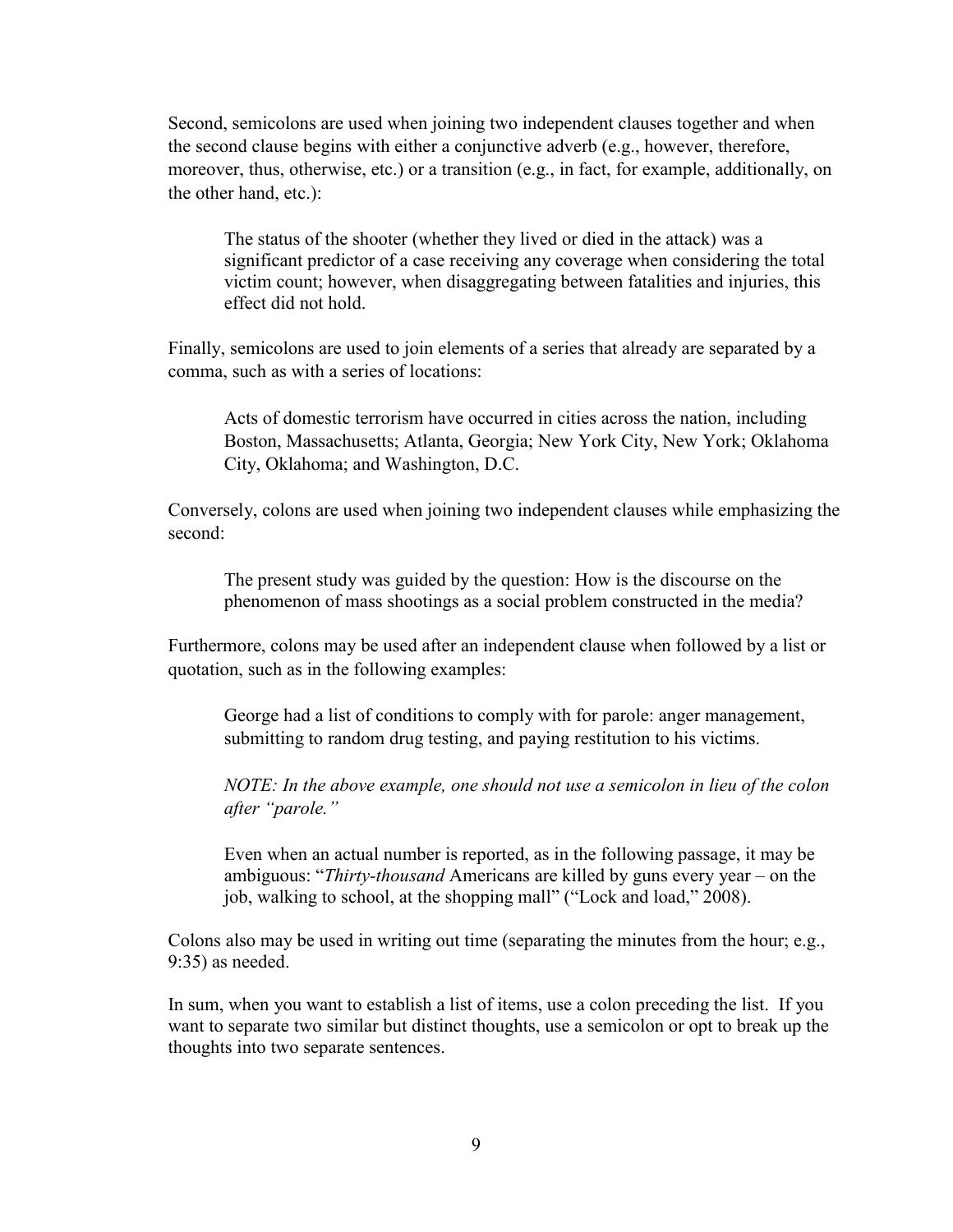## <span id="page-11-0"></span>**Words That Sound the Same**

Homophones, or words that sound alike but are spelled differently, can create confusion when trying to convey ideas through writing. These misuses of common words can detract from the overall quality of the paper, and should be addressed accordingly. The following is a list of commonly misused homophones along with their definitions and examples:

| Words      | Definitions                         | Examples                                       |
|------------|-------------------------------------|------------------------------------------------|
| Accept     | (v) To receive or agree             | I was happy to accept the award on her behalf. |
| Except     | (p) All but, other than             | Everyone went on the trip except Joan.         |
| Advise     | (v) To recommend or suggest         | I advise you to be careful out there.          |
| Advice     | (n) An opinion or suggestion        | Can I get your advice about something?         |
| Affect     | $(v)$ To influence                  | Will studying affect your grade?               |
| Effect     | (n) Result or consequence           | Will studying have an effect on your grade?    |
| Aloud      | (av) Something said out loud        | We read the textbook aloud.                    |
| Allowed    | (v) Something permitted             | No dogs are allowed on campus.                 |
| Are        | $(v)$ To be                         | We are going to clas.                          |
| Our        | (aj) Plural possessive of we        | This is our class.                             |
| Bare       | (aj) Lack of adornment              | We have the right to bare arms.                |
| Bear       | (n) A large mammal                  | There is a bear roaming the neighborhood.      |
| Definitely | (av) Without a doubt                | I definitely want to attend that event.        |
| Defiantly  | (av) Showing resistance             | He acted defiantly toward the officer.         |
| Ensure     | (v) To guarantee                    | I want to ensure I graduate on time.           |
| Insure     | (v) To protect or secure            | I need to insure my car before I drive it.     |
| Hear       | (v) To listen                       | I can hear the sounds of bars slamming.        |
| Here       | (av) Location                       | The bars are here in the prison.               |
| Its        | (aj) Possessive form of it          | The crime had lost its appeal.                 |
| It's       | (c) Contraction for it is or it has | It's time to head to court.                    |
| Lead       | (n) A metallic substance            | The victim was wearing lead shoes.             |
| Led        | (v) Past tense of guide or direct   | The dog led us to the victim.                  |
| Loose      | (a) Not securely fastened           | The handcuffs were loose on the suspect.       |
| Lose       | (v) To misplace or not win          | How did you lose that piece of evidence?       |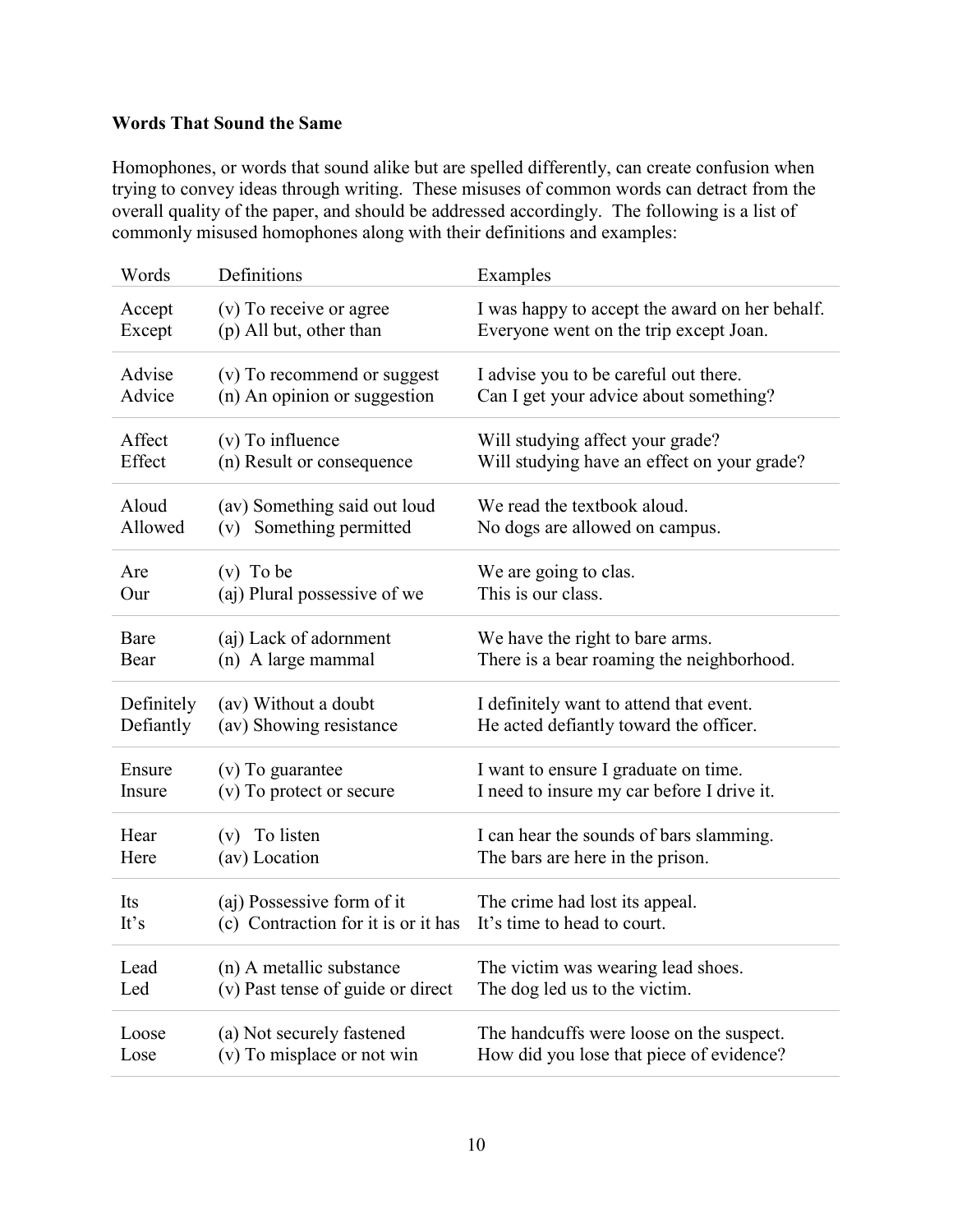| Passed           | (v) Past tense of pass                                              | Time has passed since the crime took place.                                                              |
|------------------|---------------------------------------------------------------------|----------------------------------------------------------------------------------------------------------|
| Past             | (a) Beyond a time or place                                          | The scene is just past the next intersection.                                                            |
| Than<br>Then     | Used in comparison<br>(i)<br>(av) Denoting of time                  | Steve had more convictions than Fred.<br>She was shorter then.                                           |
| Their            | (aj) Possessive adjective                                           | They visited their parents.                                                                              |
| There            | (aj) A place                                                        | I went over there to see them.                                                                           |
| They're          | (c) Contraction for they are                                        | They're doing the laundry.                                                                               |
| To<br>Too<br>Two | First part of a verb<br>(p)<br>(av) Very, also<br>The number<br>(n) | He wanted to commit a robbery.<br>There are too many people in prison.<br>She had two prior convictions. |
| We're            | (c) Contraction for we are                                          | We're glad to help with the event.                                                                       |
| Were             | (v) Past tense of to be                                             | We were at the event to help.                                                                            |
| Where            | (n) Location                                                        | Where is the event going to be held?                                                                     |
| Weather          | (n) State of the atmosphere                                         | The weather outside is sunny today.                                                                      |
| Whether          | (j) Choice between alternatives                                     | I will go visit her whether it is sunny or not.                                                          |
| Who's            | (c) Contraction for who is                                          | Who's going with me on the field trip?                                                                   |
| Whose            | (aj) Possessive form of who                                         | Whose watch is this?                                                                                     |
| Your             | (aj) Possessive form of you                                         | Your car needs more gas in it.                                                                           |
| You're           | (c) Contraction for you are                                         | You're going to the gas station.                                                                         |

Key: (aj) adjective; (av) adverb; (c) contraction; (j) conjunction; (n) noun; (p) proposition; (v) verb

## <span id="page-12-0"></span>**Capitalization**

Knowing when to capitalize words is important as there are certain phrases that should be emphasized in writing. The following are instances subject to capitalization in writing:

- The first word of a sentence
- **•** Proper nouns (e.g., names of people, organizations, places, and sometimes things)

Antonin Scalia; The United States Supreme Court; Washington, D.C.; Department of Justice; The White House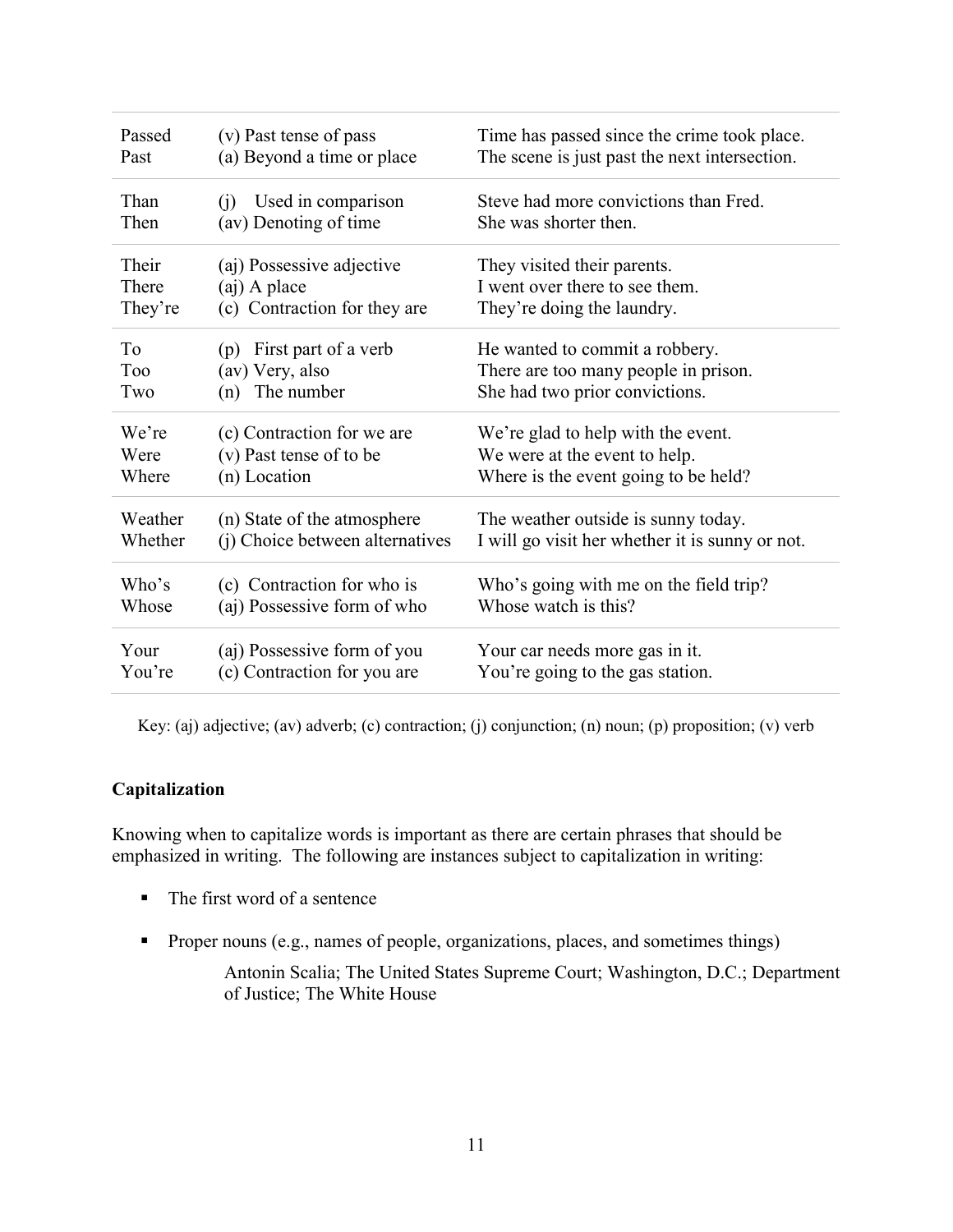■ When referencing the Constitution as a document, it should be capitalized; it is not when using it is an adjective for the amendments or rights

The Constitution is a living document that grants U.S. citizens their rights.

The right to privacy is inferred through various other constitutional guarantees.

▪ Constitutional amendments always are capitalized when referring to a specific amendment; when generally talking about amendments, they are not capitalized

The Fourth Amendment discusses unreasonable search and seizure.

The first ten amendments are known as the Bill of Rights.

■ Family relationships (when used as a proper noun but not otherwise) Norman Bates lives with Mother in the main house.

Norman Bates runs the motel with his mother.

Titles preceding names, but not following them

Governor Andrew Cuomo passed legislation giving free tuition for college. Andrew Cuomo is the governor of New York.

**EXECUTE:** Directions that are names (when used as regions of the country) but not as compass directions

New York is situated in the Northeast.

Syracuse is south of Oswego.

- The first word in a sentence that is a direct quote
- Members of national, political, racial, or ethnic groups African-Americans; Democrats; Anti-Semites; Al Qaeda; Chinese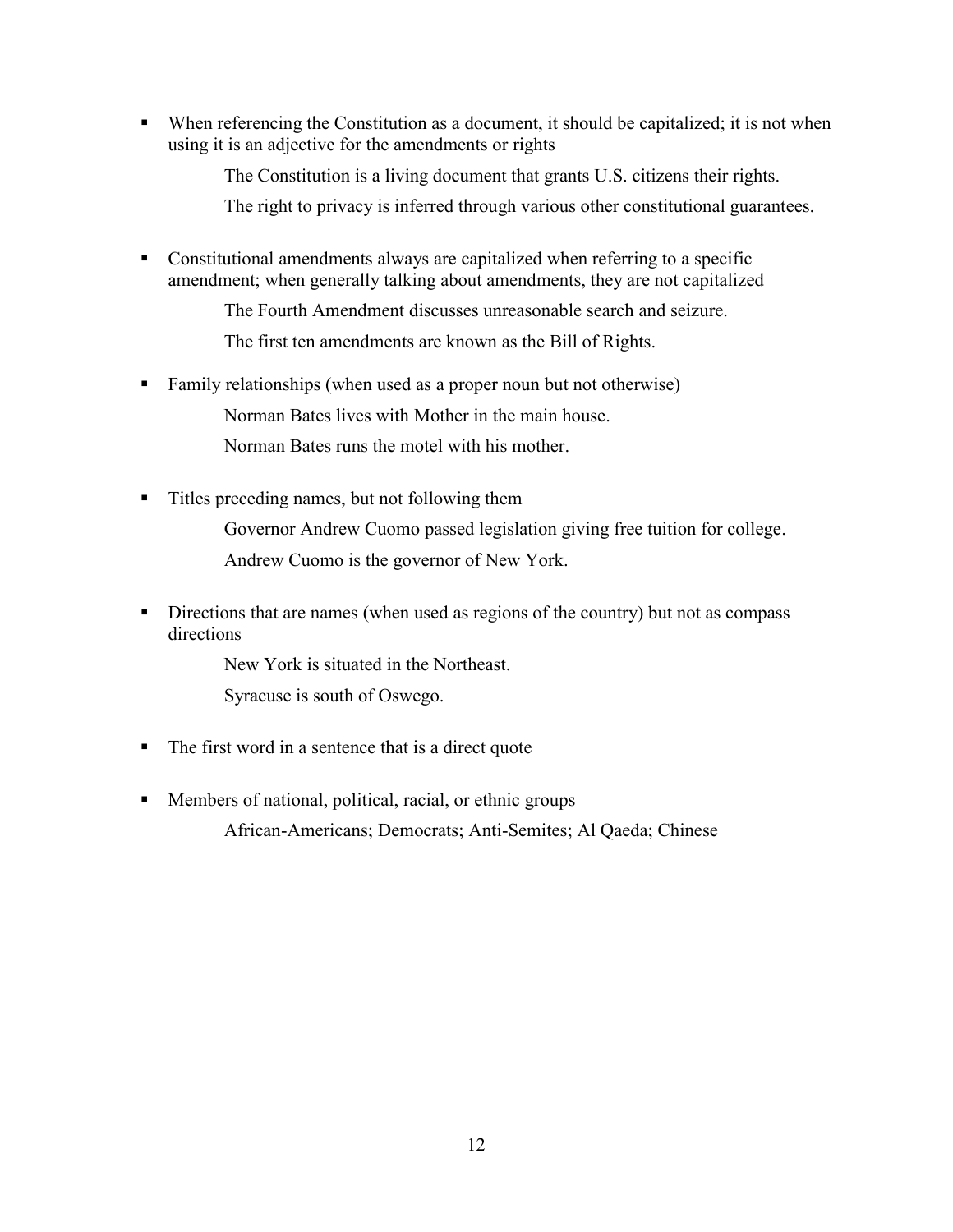# **Additional Helpful APA Rules**

<span id="page-14-0"></span>Beyond the mechanical issues previously discussed, there are several general APA rules that also should be incorporated when writing one's research paper. The following list includes key points, but is not exhaustive in nature. For full specifications related to APA, students should consult the most recent edition of the style manual.

## **Numbers**

- E Numbers that are less than 10 should be written out in words (e.g., five).
- **•** If 10 or greater, they should be written out in Arabic numerals (e.g., 74).
- **•** If beginning a sentence with a number, however, the number should always be written out in words (e.g., Fifty people confirmed their attendance at the event.).
- When discussing percentages, these should always be written in Arabic numerals and followed by the percent sign (e.g., 63%).

## **Quotes**

- As noted, direct quotes used within a sentence should always be in quotation marks.
- If, however, the quote itself is more than 40 words, a block quote should be used, as in this example:

More specifically, moral panics are best described as:

A condition, episode, person or group of persons emerges to become defined as a threat to societal values and interests; its nature is presented in a stylized and stereotypical fashion by the mass media; the moral barricades are manned by editors, bishops, politicians, and other right-thinking people; socially accredited experts pronounce their diagnoses and solutions; ways of coping are evolved or (more often) resorted to; the condition then disappears, submerges, or deteriorates and becomes more visible. (Cohen, 1972, p. 9)

# **Wording**

- Words like "data" and "media" are plural. Any corresponding verbs should then reflect that (e.g., data are; media do).
- "That" refers to inanimate objects. "Who" refers to a person. They should not be used interchangeably.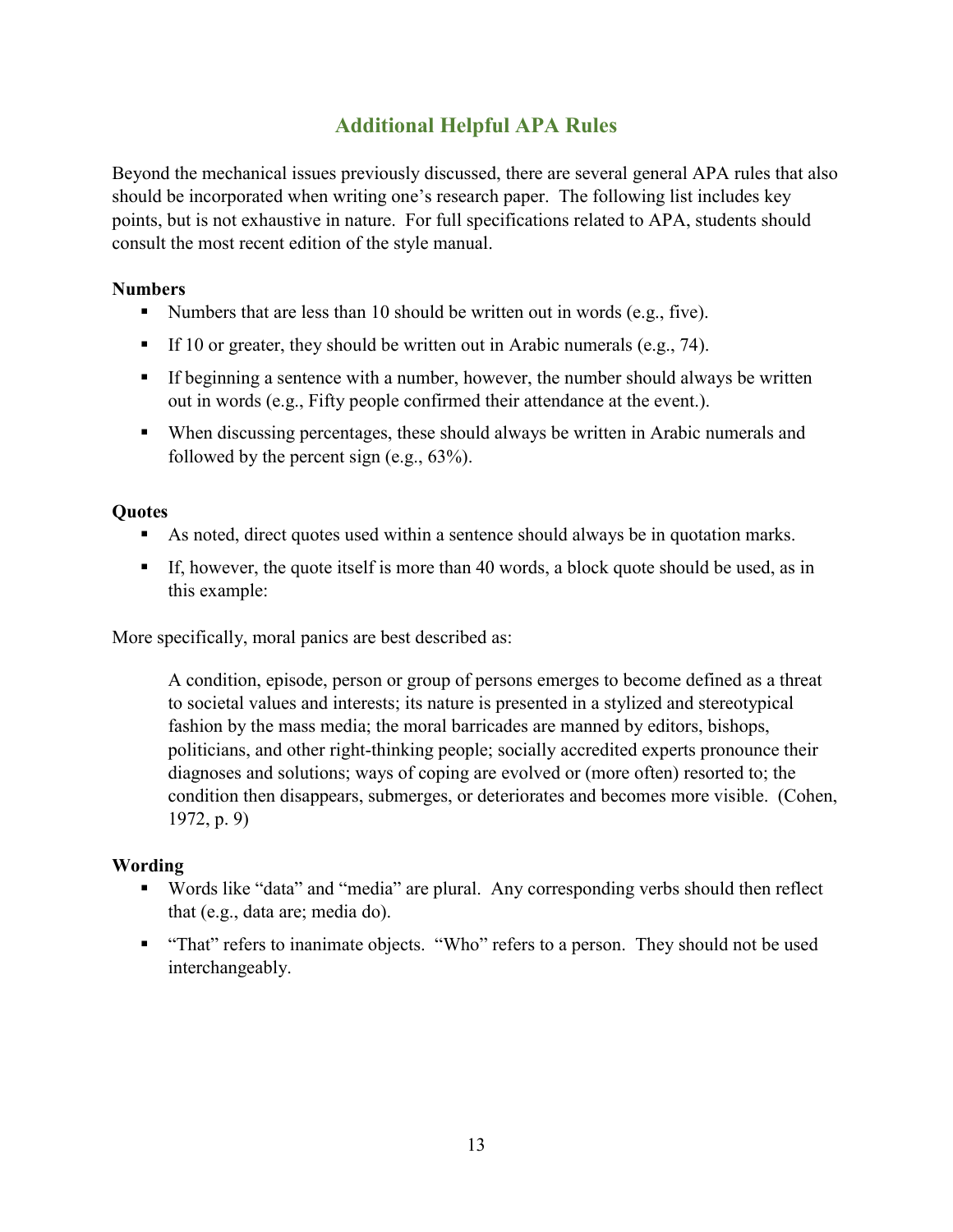# **Finding Scholarly Sources**

<span id="page-15-0"></span>As an academic writer, you will be basing your paper on scholarly sources – mainly that of secondary research. Using secondary research involves finding other studies to synthesize together into a coherent discussion of the topic. Primary research, on the other hand, is that which you have conducted on your own (e.g., performing your own experiment and reporting the results). Accordingly, it is important to know what constitutes acceptable and unacceptable sources for the purpose of using scholarly literature.

## <span id="page-15-1"></span>**Acceptable Sources**

The most common form of acceptable source is a peer-reviewed journal article. These articles, typically found in academic journals, have been through a rigorous review process where experts in the field discern the merit of the methodology, soundness of the findings, and legitimacy of the overall discussion of each. By using these types of sources, you can ensure that you are presenting the highest quality of work in your own research.

Another form of source is a scholarly book. These resources often are topic specific and are printed by an academic press. These sources also are peer-reviewed and go through an extremely rigorous process before being accepted for publication.

Other acceptable resources may include (but not be limited to):

- Government-sponsored research reports
- Law review articles
- White papers
- Textbooks
- Discipline-specific encyclopedias

To ensure a specific source is acceptable for the specific project you are working on, be sure to check with your professor before using.

#### <span id="page-15-2"></span>**Unacceptable Sources**

There are certain sources that should not be used in academic writing. These sources may provide good insight in helping you to familiarize with your topic, but should never be cited within your academic work. This includes (but is not limited to):

- Magazines
- Newspapers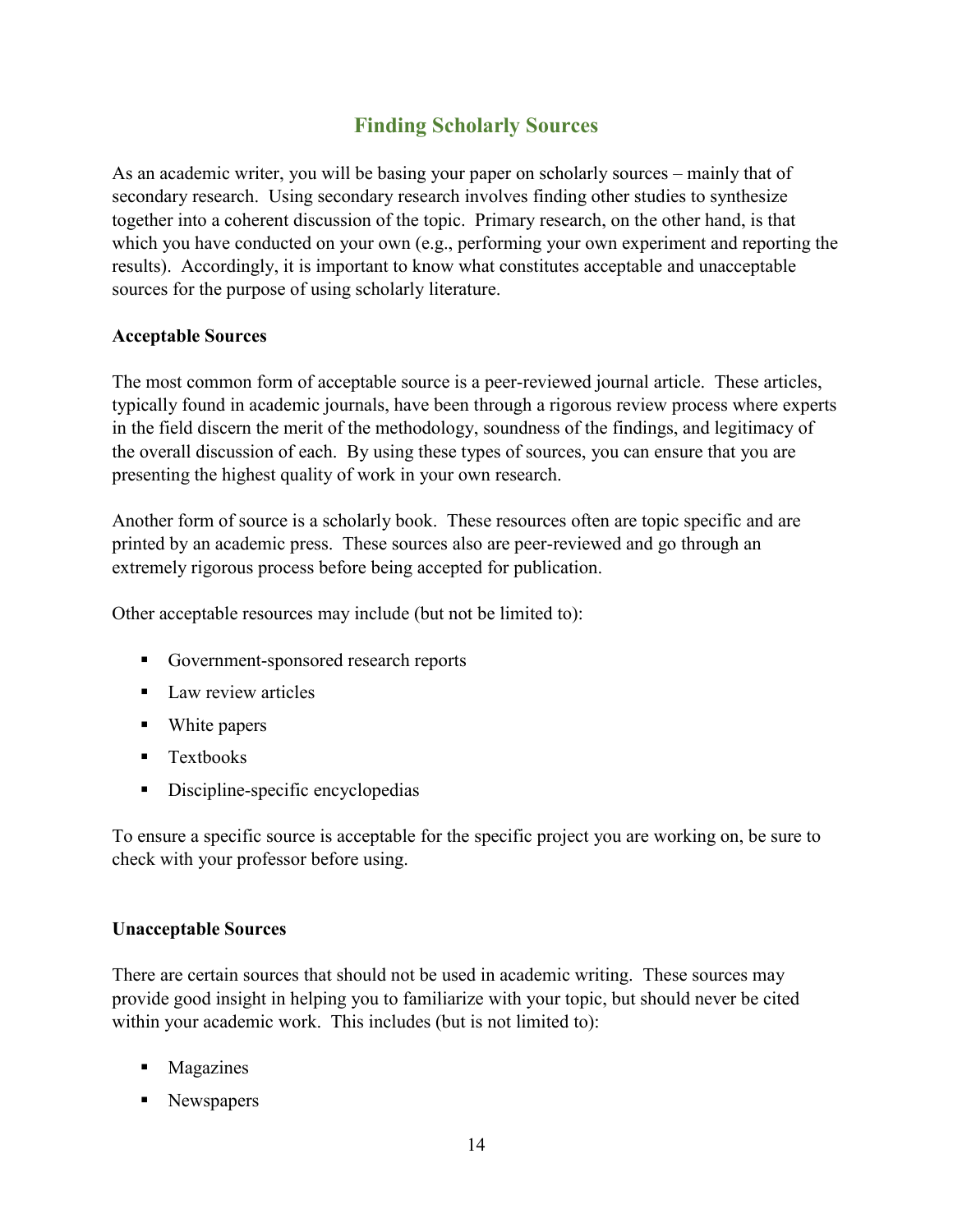- **Trade journals**
- Web sources (e.g., personal blogs, RSS feeds, online versions of newspapers or other sources)
- Wikipedia
- Other non-discipline specific encyclopedias
- CQ Researcher

## <span id="page-16-0"></span>**Where To Find Sources**

The Penfield Library website is a great starting point for various types of searches, including journals, research databases (e.g., PAIS, Social Sciences Abstracts, Criminal Justice Abstracts, Westlaw), and the library catalog. Each can be searched with the box labeled "peer reviewed" checked to help you ensure you are finding scholarly materials.

Another great starting point is Google Scholar. This website functions similar to the main Google search engine with a specific focus on scholarly sources. You can perform keyword searches, starting from broad and working towards more narrow parameters, to help you find exactly what you are looking for. In some instances, you will be able to directly access a document from the search results. In other cases, you only may be able to locate the citation information and will subsequently need to retrieve using the Penfield Library journal database or Interlibrary Loan if the journal is not cataloged at SUNY Oswego.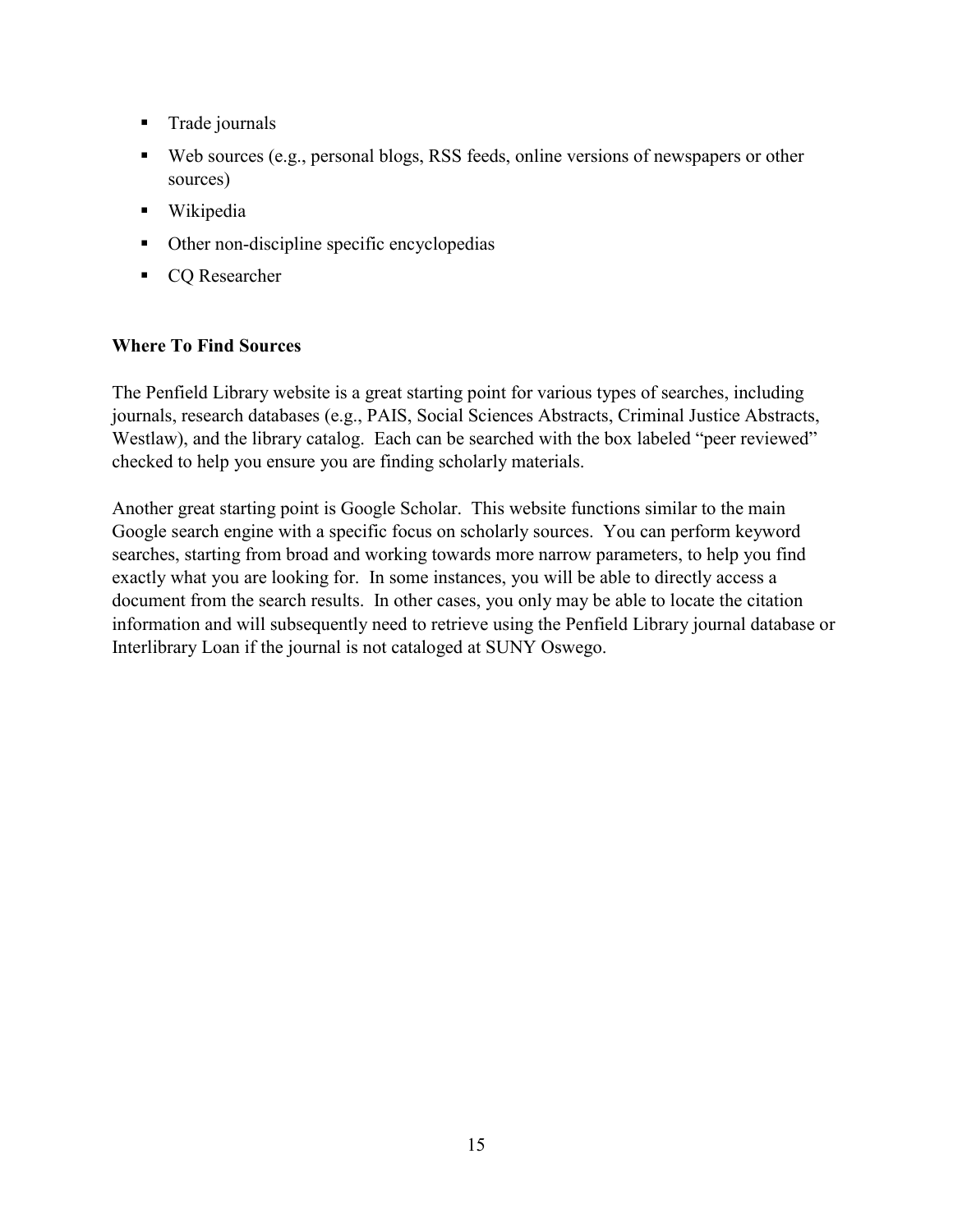# **Writing Tips**

## <span id="page-17-1"></span><span id="page-17-0"></span>**Getting Started**

In some instances, your professor will require you to submit an outline for your paper. Even if they do not require this, preparing an outline can be helpful in organizing your ideas before you get started in writing. Sources should be organized into major sections, also referred to as topical areas. Relevant points can be listed from each article in the respective sections, which will help you to synthesize the material later in the writing process.

#### <span id="page-17-2"></span>**When Writing**

Once you are ready to write, sit down with your outline and articles / scholarly sources and just focus on writing. Do not try and edit as you go as it will make the process more difficult – this can be done later once you have the material in place (once you have a draft).

## <span id="page-17-3"></span>**Organizing Your Paper**

Your paper should be comprised of several key sections:

■ *Introduction* 

Your introduction is the first chance your reader has to learn about the topic you will be writing about. Accordingly, the introduction should not only include an overview of the topic, but also must include a clear and concise thesis statement that will let the reader know exactly what the paper is going to address. Think of the introduction as a road map that will let your reader know the journey you will take through the rest of the paper.

■ *Discussion* 

Your discussion is where the bulk of the paper will be written. Here, you will have at least three (3) different sections related to your content. There should be one idea or main focus per section, and each section should be a synthesized "clump" of the literature that relates to that specific topic. Each section should begin with a topic sentence to let the reader know what to expect and should end with a sentence that transitions to the next section.

■ *Conclusion* 

The conclusion is the wrap-up of the paper. Here, you will want to show the reader how you have accomplished laying out your research in support of the initial thesis statement while wrapping the paper up with key takeaways, such as policy implications or directions for future research.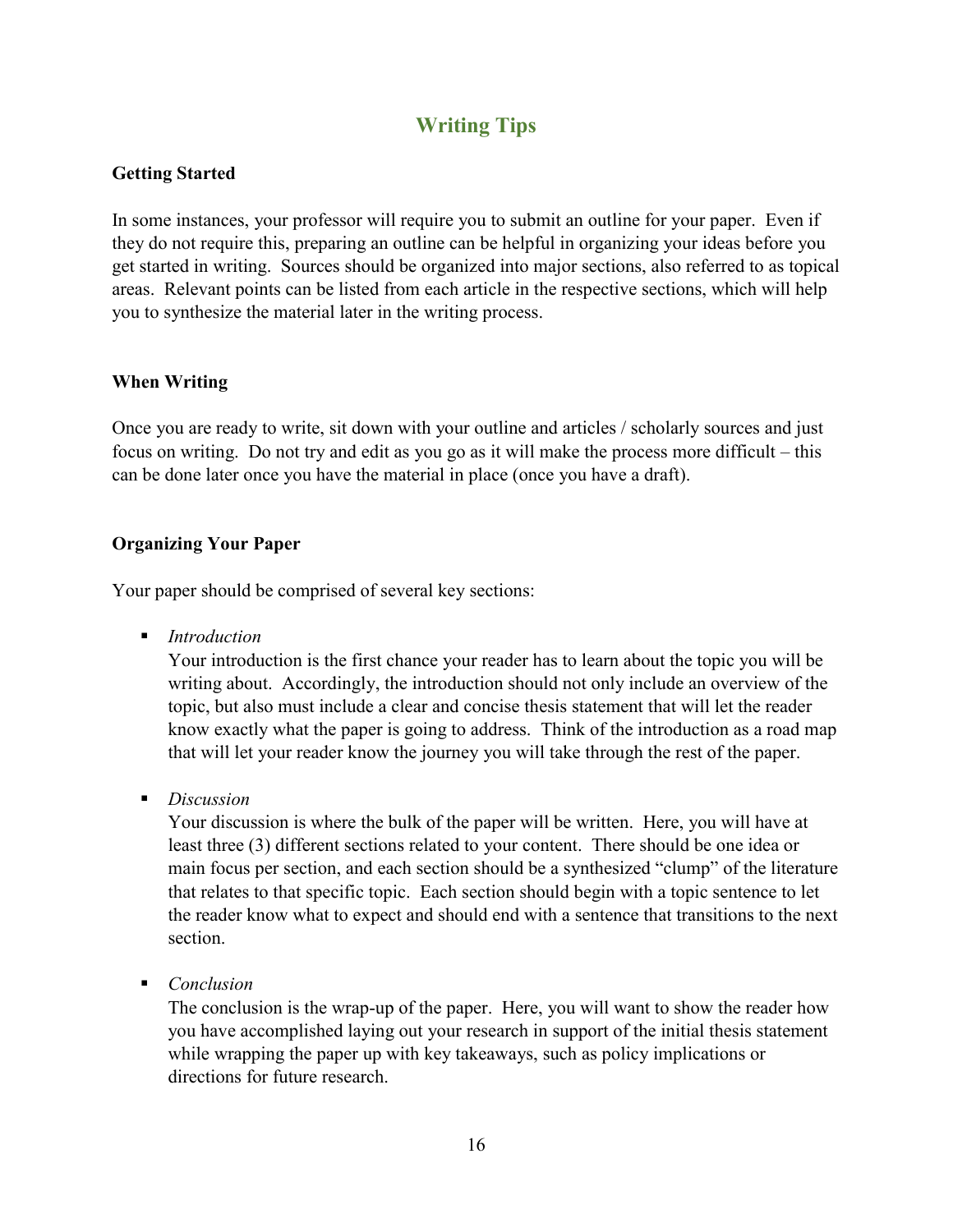# **Understanding APA Citations**

<span id="page-18-0"></span>Any time you are incorporating information into your paper that is not your own original thought or research, you must give credit where credit is due in the form of a citation. Citations are used not only to give credit to the original author of the work, but also to provide the reader with a valuable source to refer back to if they would like to read more than what you are briefly offering in your paper. This section of the guide will discuss citation basis in terms of where they are used and how they should be formatted. For additional information, consult the Purdue Owl's APA site or the APA Style Guide Manual (see the resources list at the end of this document).

#### <span id="page-18-1"></span>**In-Text Citations**

As noted earlier, direct quotes – those that use another author's words verbatim – should be kept at a minimum. In lieu of stringing together a bunch of direct quotes, the use of indirect quotes or paraphrased information (synthesizing and summarizing the author's main argument or findings) is more common in academic writing. In either instance, an in-text citation must be included to give credit and reference to the original work. Research papers consistently will have citations throughout the whole paper. At a minimum, each paragraph should have at least one citation; in some instances, each sentence may feature one or more citations.

The following are examples of how to properly cite material in-text. Examples are provided with citations at the beginning of the sentence, as well as with full citations at the.

*Single author*

Carnevale (2006) has indicated that students are checking their email accounts less often than they used to, which could lead to delayed reading of emergency messages.

#### OR

Students are checking their email accounts less often than they used to, which could lead to delayed reading of emergency messages (Carnevale, 2006).

#### *Two authors*

Cohen and Felson (1979) suggest that capable guardianship is needed to disrupt the convergence of a motivated offender and suitable target.

OR

Capable guardianship is needed to disrupt the convergence of a motivated offender and suitable target (Cohen & Felson, 1979).

*NOTE: When starting with the authors names, "and" is used as a separator. In the parenthetical citation at the end, "&" is used.*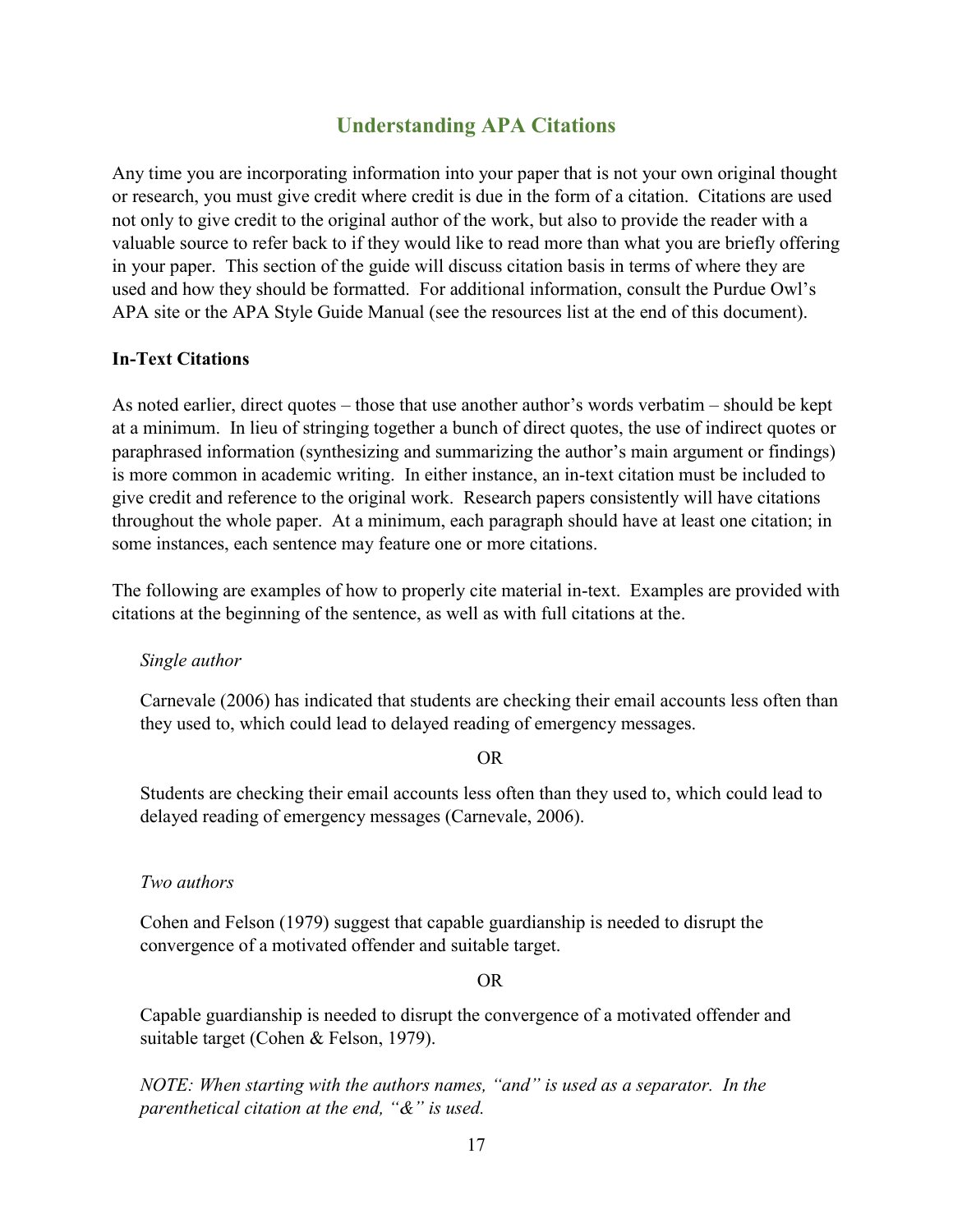#### *Three or more authors*

Sorenson, Manz, and Berk (1998) suggest that one of the most salient predictors of coverage of a homicide is whether or not it involved a "worthy victim."

#### OR

One of the most salient predictors of coverage of a homicide is whether or not it involved a "worthy victim" (Sorenson, Manz, & Berk, 1998).

*NOTE: All three authors would be listed as above in the first citation. In subsequent citations, the parenthetical reference would read* (Sorenson et al., 1998). *If there are six or more authors on the piece, do not list them all the first time – <i>jump to using et al. from the first citation. If referencing all at the beginning of the sentence, you can say* Sorenson and colleagues *to replace using et al. in the sentence itself.*

#### *Multiple citations to support a single point*

If felon disenfranchisement and voter identification laws disproportionately limit the suffrage rights of non-whites, these citizens would be subjected undemocratically to a criminal justice system they largely disagree with, due to their inability to vote for state and national politicians (Magleby et al., 2014; Marion, 2011; Siegel, 2011).

*NOTE: When linking together multiple citations to support a given point, they should be listed alphabetically by the first author's last name.*

#### *Direct quote*

Bursik and Grasmick (1993) posit that a neighborhood where "the area is becoming characterized by a growing number of signs of disorder and incivility (such as loitering groups of unsupervised teenagers, vandalism, graffiti, abandoned buildings, and public drug and alcohol use)" exhibits reduced informal social control and thus an increase in fear and a decrease in cooperation among residents (p. 101).

#### OR

A neighborhood where "the area is becoming characterized by a growing number of signs of disorder and incivility (such as loitering groups of unsupervised teenagers, vandalism, graffiti, abandoned buildings, and public drug and alcohol use)" exhibits reduced informal social control and thus an increase in fear and a decrease in cooperation among residents (Bursik & Grasmick, 1993, p. 101).

*NOTE: When starting with the authors names, "and" is used as a separator. In the parenthetical citation at the end, "&" is used.*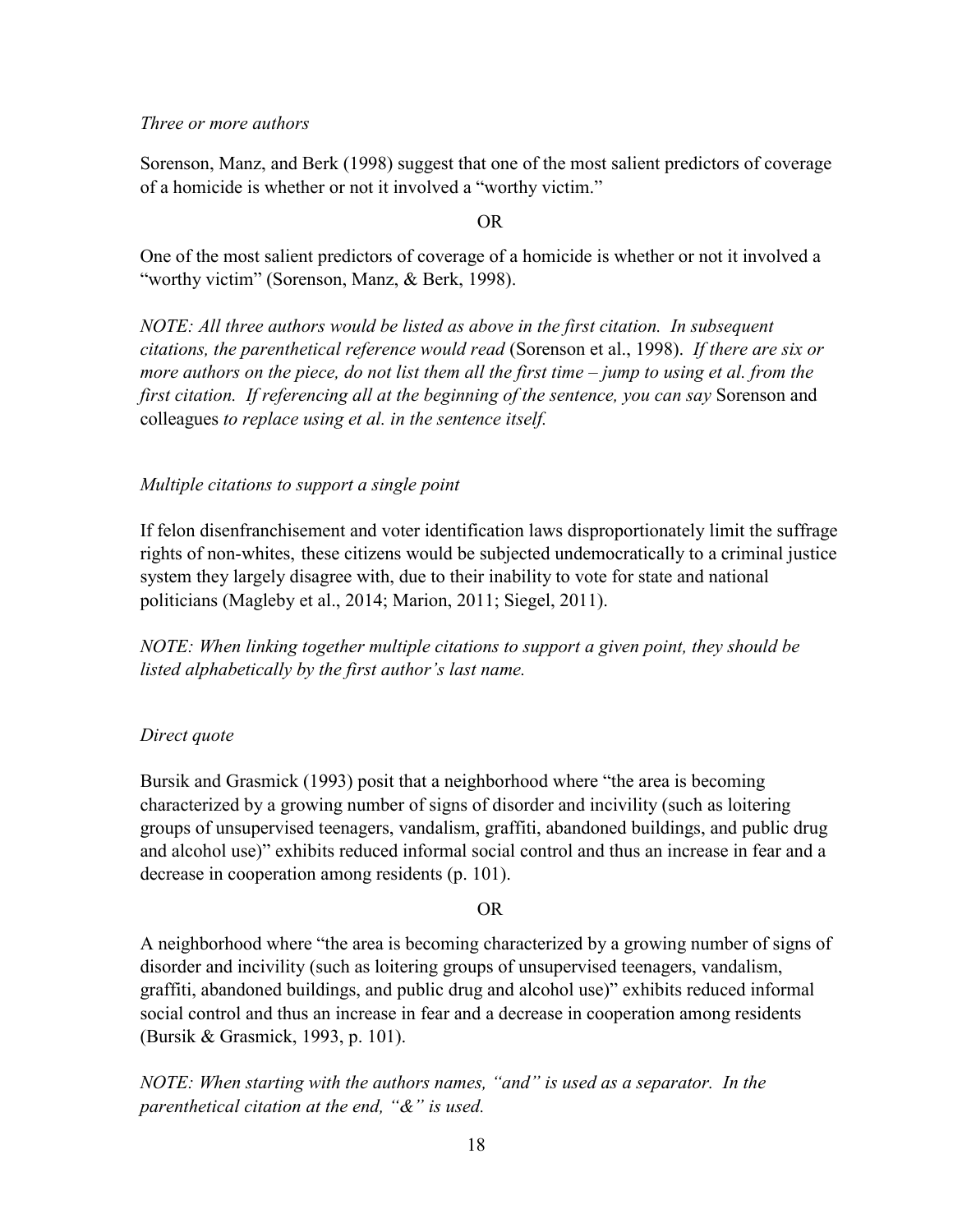If the quote itself is 40 or more words, then the author should use a block quote:

Consequently, the Supreme Court decided to determine whether Rees had the

capacity to appreciate his position and make a rational choice with respect to continuing or abandoning further litigation or on the other hand whether he [was] suffering from a mental disease, disorder, or defect which may substantially affect his capacity in the premises. (*Rees v. Peyton*, 1966, p. 314)

*NOTE: In the above example, this is a court case, but the case name would be substituted for the author's name if the quote came from an article rather than a case file. The block quote is always single spaced and indented, and no quotation marks are used.*

# <span id="page-20-0"></span>**References Page**

At the end of each paper, you should include a references page (not bibliography or works cited) that provides the full citations for all resources used in the paper. The references page should be headed with the word "References" (no quotation marks) in the following format: centered, unbolded, and the initial letter capitalized. Citations should then be listed alphabetically by the first author's last name and formatted according to APA guidelines.

Generally, most references will contain the same general material: author(s)' names, publication date, title, and information for the publisher or source more generally to retrieve the source. You should always create your own citations, as opposed to using a citation generator, to ensure that they are 100% correct.

The following are examples of several key types of sources you may use in your paper. This list is not exhaustive but will reflect the most common sources. Additional citation formatting information can be found in the APA style manual or on the Purdue Owl's website.

# Peer-Reviewed Journal Article

Author, A. A., Author, B. B., & Author, C. C. (Year). Title of article. *Title of Periodical, volume number*(issue number), page range.

Sampson, R. J., Morenoff, J. D., & Earles, F. (1999). Beyond social capital: Spatial dynamics of collective efficacy for children. *American Sociological Review, 64*(5), 633-660.

*NOTE: In certain instances, such as an annual journal, there will not be an issue number. In that case, it is acceptable to omit this information. Additionally, DOI number is not included unless the article is ahead of print (meaning that it has been accepted by the journal and is published online but has not yet been assigned a volume and issue number and page range). In this instance, substitute the DOI number for the latter information.*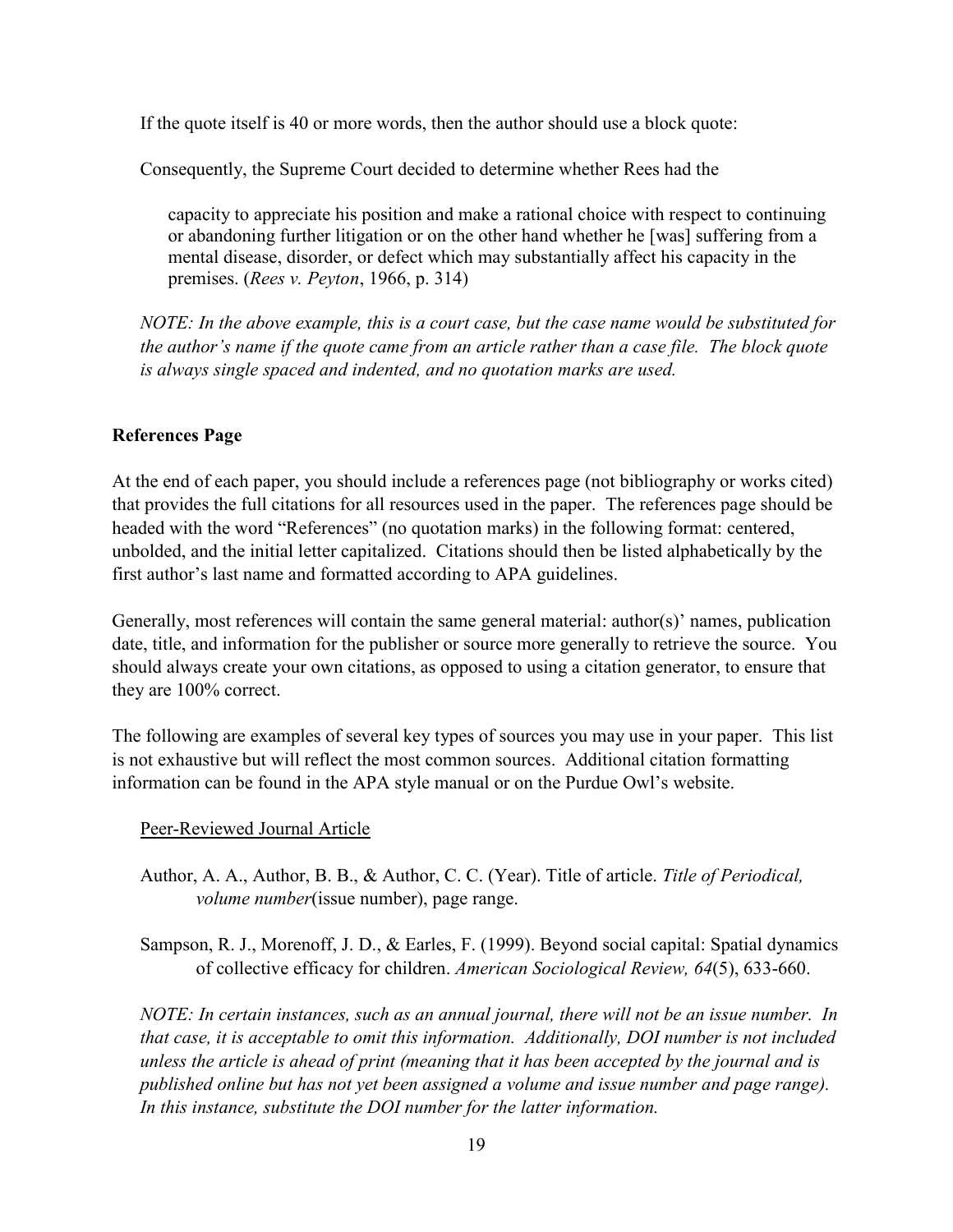Book

Author, A. A. (Year). *Title of book: Subtitle also capitalized if present.* Location: Publisher.

Graber, D.A. (1980). *Crime news and the public*. Chicago, IL: University of Chicago Press.

#### Chapter in an Edited Book

- Author, A. A., & Author, B. B. (Year). Title of chapter. In A. A. Editor & B. B. Editor (Eds.), *Title of book* (page range of chapter). Location: Publisher.
- Muschert, G. W., & Larkin, R. W. (2007). The Columbine High School shootings. In S. Chermak & F. Y. Bailey (Eds.), *Crimes and trials of the century* (pp. 253-266). Westport, CT: Praeger.

#### Government Report

- Author(s) or Agency. (Year). *Report title* (Publication number of available). Location: Printing Agency.
- U.S. Department of Defense. (2013). *Internal review of the Washington Navy Yard shooting: A report to the Secretary of Defense*. Washington, D.C.: Secretary of Defense for Intelligence.
- Vossekuil, B., Fein, R.A., Reddy, M., Borum, R., & Modzeleski, W. (2002). *The final report and findings of the Safe School Initiative: Implications for the prevention of school attacks in the United States*. Washington, D.C.: United States Secret Service and United States Department of Education.

Reports also may be available online, in which case, a link also should be provided:

- Mink, T. (2006). *Sheriff Ted Mink's statement regarding Columbine tapes*. Golden, CO: Jefferson County Sheriff's Office. Retrieved from http://www.co.jefferson.co.us/jeffco/news\_uploads/sheriff\_statement\_061906.pdf
- Virginia Tech Review Panel. (2007). *Mass shootings at Virginia Tech April 16, 2007: Report of the review panel.* Arlington, VA: Governor's Office of the Commonwealth of Virginia. Retrieved from http://www.governor.virginia.gov/TempContent/techpanelreport.cfm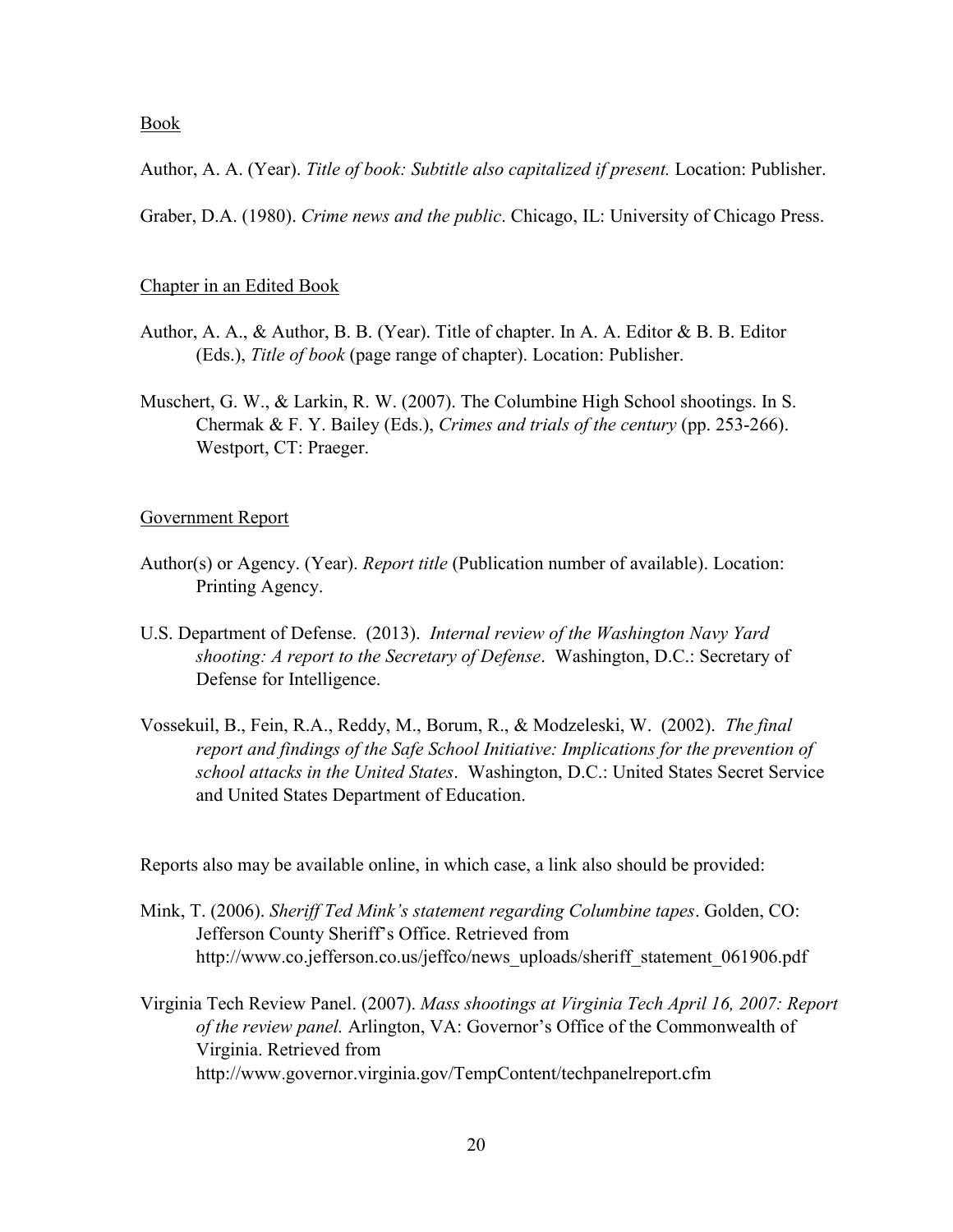# Supreme Court Case

*Plaintiff v. Defendant,* Case Citation (Decision Year).

*Roper v. Simmons,* 543 U.S. 551 (2005).

## Website

Agency. (Year, Month and Day if available). *Title of webpage*. Retrieved from URL

U.S. Department of Justice. Federal Bureau of Investigation. (2012). *Crime in the United States, 2011: Annual Uniform Crime Report*. Retrieved from http://www.fbi.gov/about-us/cjis/ucr/crime-in-the-u.s/2011/crime-in-the-u.s.- 2011/index-page

With respect to the references page, there are also a few common errors that are important to be mindful of when crafting your citations:

- All APA citations should be double spaced. There should not be an extra line break between sources.
- When listing the authors' first and middle initials, always include a space between. Only the authors' last names should be written out; initials should be used for the first and middle names.
- Author names should be separated by "&" not "and."
- All publication names should be in sentence case, meaning the first word of each segment (pre- and post-colon) should be capitalized. All other words should be in lowercase, unless a proper noun (e.g., a name or specific location).
- **•** Journal titles, no matter how long, should never be abbreviated. They should appear in italics, as should the volume number. The issue number of the journal is not in italics but does appear in parentheses.
- All sources must include a publication date. Even online sources will generally have a date if you scroll down to the bottom of the page. If one absolutely cannot be found, substitute n.d. (no date) in place of the year.
- No colons should be used in website references (e.g., after "Retrieved from").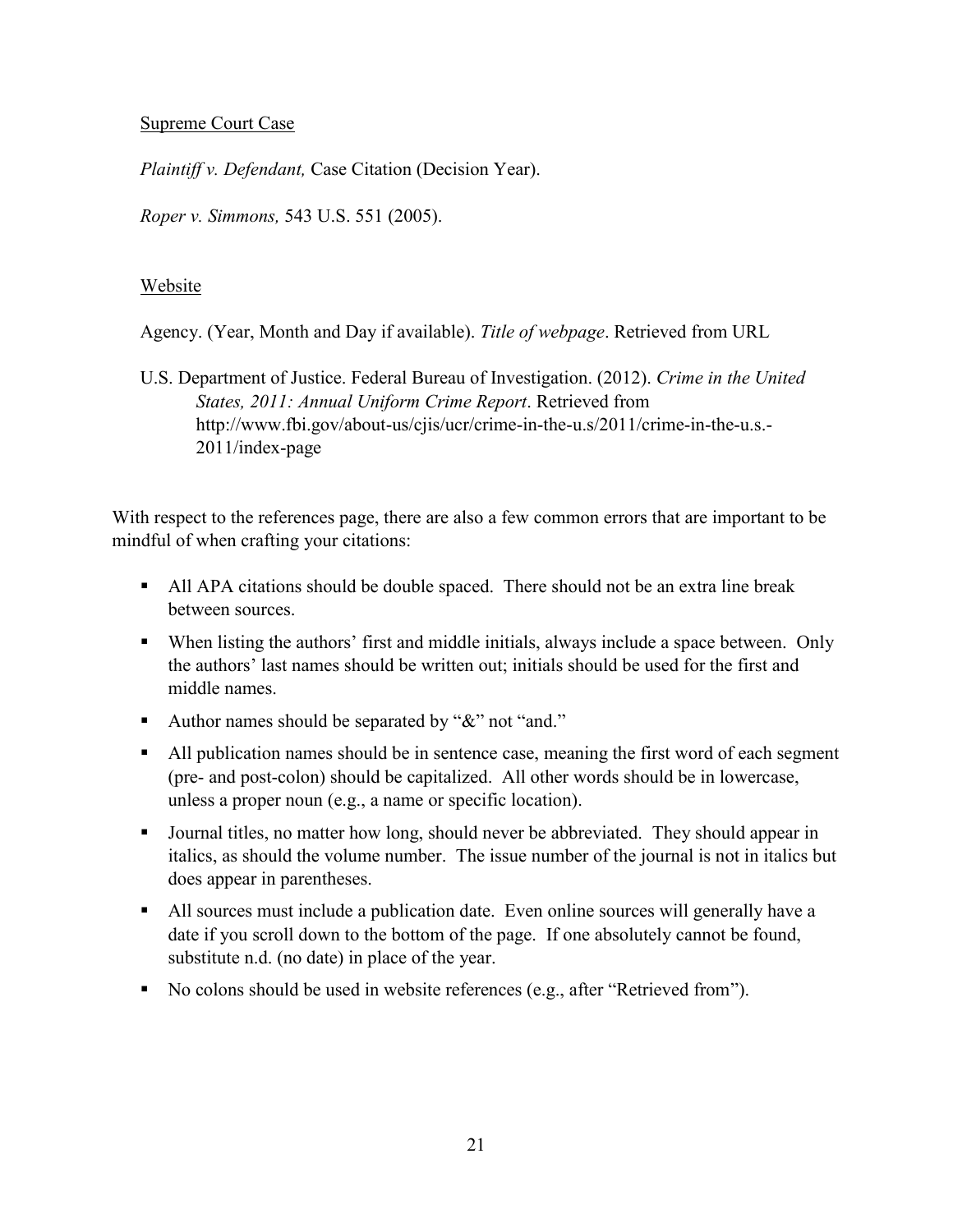# **Formatting Your Paper**

<span id="page-23-0"></span>There are several different aspects of formatting your paper that require a key attention to detail and a little computer magic. Oftentimes, students will try and make these insertions or formatting changes manually, which leads them to be done so incorrectly. This portion of the guide will show you step-by-step instructions on how to properly format key components of your document.

# <span id="page-23-1"></span>**Running Headers**

Each document should be formatted with running headers, which is an abbreviated version of your paper title (no more than 50 characters including spaces) and page numbers. The first page, per APA guidelines, denotes the running head title, and thereby is different than the remaining pages of the paper.

*Step 1:* Start with a blank document, click on the INSERT tab, then drop down the menu for HEADER and select EDIT HEADER. This will open your header section. Do not choose any of the pre-formatted options as they will not be compliant with the APA style guide.

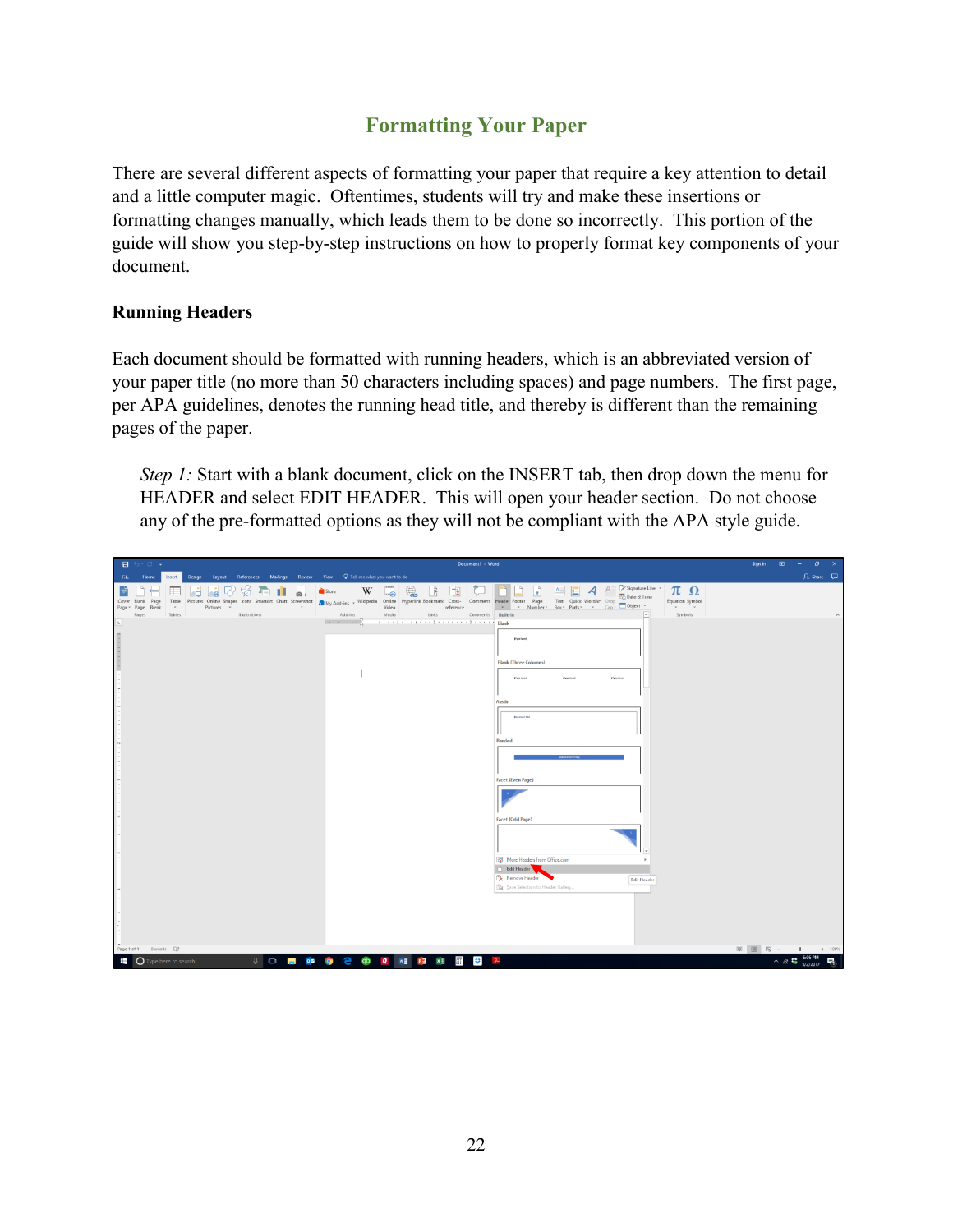*Step 2:* Under the design box, be sure to select DIFFERENT FIRST PAGE so that you can insert the Running Head label as required.

|                                              | Header & Footer Tools                                                                                                                 |                                      |                                                                                                             | Document1 - Word |                                     |  |
|----------------------------------------------|---------------------------------------------------------------------------------------------------------------------------------------|--------------------------------------|-------------------------------------------------------------------------------------------------------------|------------------|-------------------------------------|--|
| w                                            | Design                                                                                                                                | $\Omega$ Tell me what you want to do |                                                                                                             |                  |                                     |  |
| Previous<br>Next<br>Link to Previous<br>tion | √ Different First Page<br>Different Odd & Even Pages<br>Show Document Text<br>Options                                                 |                                      | $\overline{\phantom{a}}$ + Header from Top:<br>Footer from Bottom: 0.5"<br>Insert Alignment Tab<br>Position | 0.5"             | Close Header<br>and Footer<br>Close |  |
|                                              | $1 + 1 + 1$<br><b>Different First Page</b><br>Give the first page a different header<br>and footer from the rest of your<br>document. |                                      |                                                                                                             |                  |                                     |  |
|                                              | Ω<br><b>Tell me more</b><br>First Page Header                                                                                         |                                      |                                                                                                             |                  |                                     |  |

*Step 3:* Enter your title in all capital letters following the words Running Head and a colon. Again, your actual running head title is a shortened version of the paper title itself. Be sure to change the title to the correct font and size required by the paper assignment before continuing.

|                | Header & Footer Tools           |  |                                                 | Document1 - Word |  |              |  |
|----------------|---------------------------------|--|-------------------------------------------------|------------------|--|--------------|--|
| View           | Design                          |  | $\Omega$ Tell me what you want to do            |                  |  |              |  |
| evious         | √ Different First Page          |  | Header from Top:                                | 0.5"             |  | ×            |  |
| ьxе            | Different Odd & Even Pages<br>ш |  | Footer from Bottom: 0.5"                        |                  |  | Close Header |  |
| nk to Previous | Show Document Text              |  | Insert Alignment Tab                            |                  |  | and Footer   |  |
| 'n             | Options                         |  | Position                                        |                  |  | Close        |  |
|                | First Page Header               |  | Running head: ROUTINE ACTIVITIES THEORY APPLIED |                  |  |              |  |

*Step 4:* Once you have the title entered, you need to add page numbers. Make sure that your cursor is at the end of the running head title. Then, on the left-hand side of the menu, drop down the menu that says PAGE NUMBER. Select CURRENT POSITION and then PLAIN NUMBER (the first selection) from the expanded menu. This will insert your page number directly after your running head. Next, move your cursor in between the title and the page number and hit your tab key one time. This will move your page number to flush right of the header against the margin. Once done, your header for the first page is now formatted. Before closing, make sure to highlight the enter running header, including page number, and copy (you can do this by hitting CONTROL  $+$  C on your keyboard). Then, click on the button that says CLOSE HEADER AND FOOTER.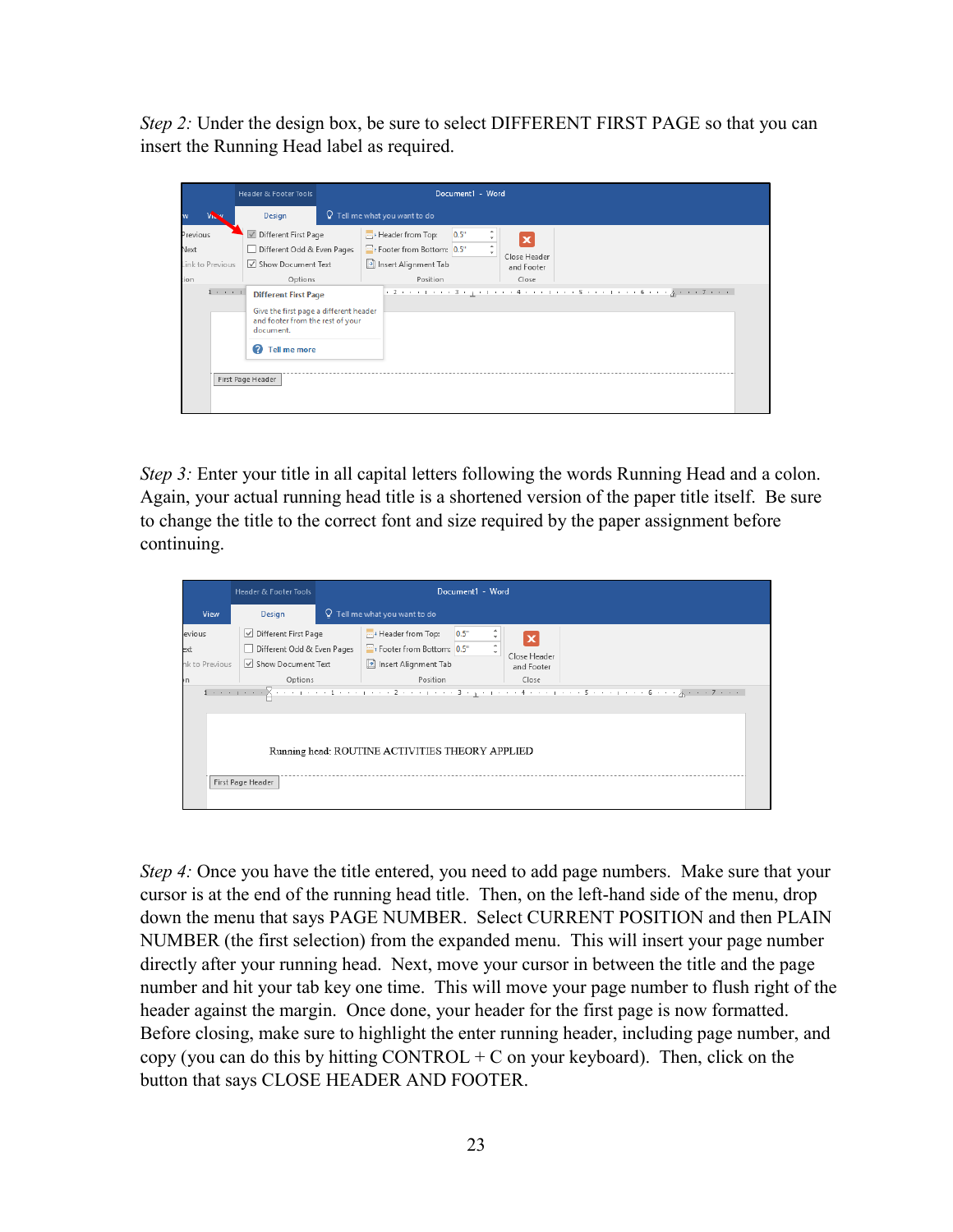|                                       | Header & Footer Tools                                                                 |  |                                                                                  | Document1 - Word |                                     |  |  |  |  |  |
|---------------------------------------|---------------------------------------------------------------------------------------|--|----------------------------------------------------------------------------------|------------------|-------------------------------------|--|--|--|--|--|
| View                                  | Design                                                                                |  | $\Omega$ Tell me what you want to do                                             |                  |                                     |  |  |  |  |  |
| evious<br>ext<br>nk to Previous<br>9n | √ Different First Page<br>Different Odd & Even Pages<br>Show Document Text<br>Options |  | Header from Top:<br>Footer from Bottom: 0.5"<br>Insert Alignment Tab<br>Position | 0.5"             | Close Header<br>and Footer<br>Close |  |  |  |  |  |
|                                       | Running head: ROUTINE ACTIVITIES THEORY APPLIED<br>First Page Header                  |  |                                                                                  |                  |                                     |  |  |  |  |  |

*Step 5:* Next, you will need to add a blank page so you can set up your header for your subsequent pages. Click on the INSERT tab, and then select PAGE BREAK. This will insert a second page into your document.



*Step 6:* On the page you have now created, repeat Step 1 to open the header. Once it is open, you can paste the original header you copied from the first page (the shortcut code to paste is CONTROL  $+$  V). This will now insert the original header onto Page 2 of your file. Once it is pasted, delete the words Running Head, leaving just your shortened title and page number (which should be 2). You may need to insert an extra tab between the title and page number to push the page number back to the flush right position. This will now automatically populate on all subsequent pages. You can now close the header and footer and begin working on your paper. The first page will serve as your title page, and you will begin your actual paper discussion on Page 2 (or Page 3, if you choose to include an abstract).

| Running head: ROUTINE ACTIVITIES THEORY APPLIED | ROUTINE ACTIVITIES THEORY APPLIED |  |
|-------------------------------------------------|-----------------------------------|--|
| t Page Header                                   | Header                            |  |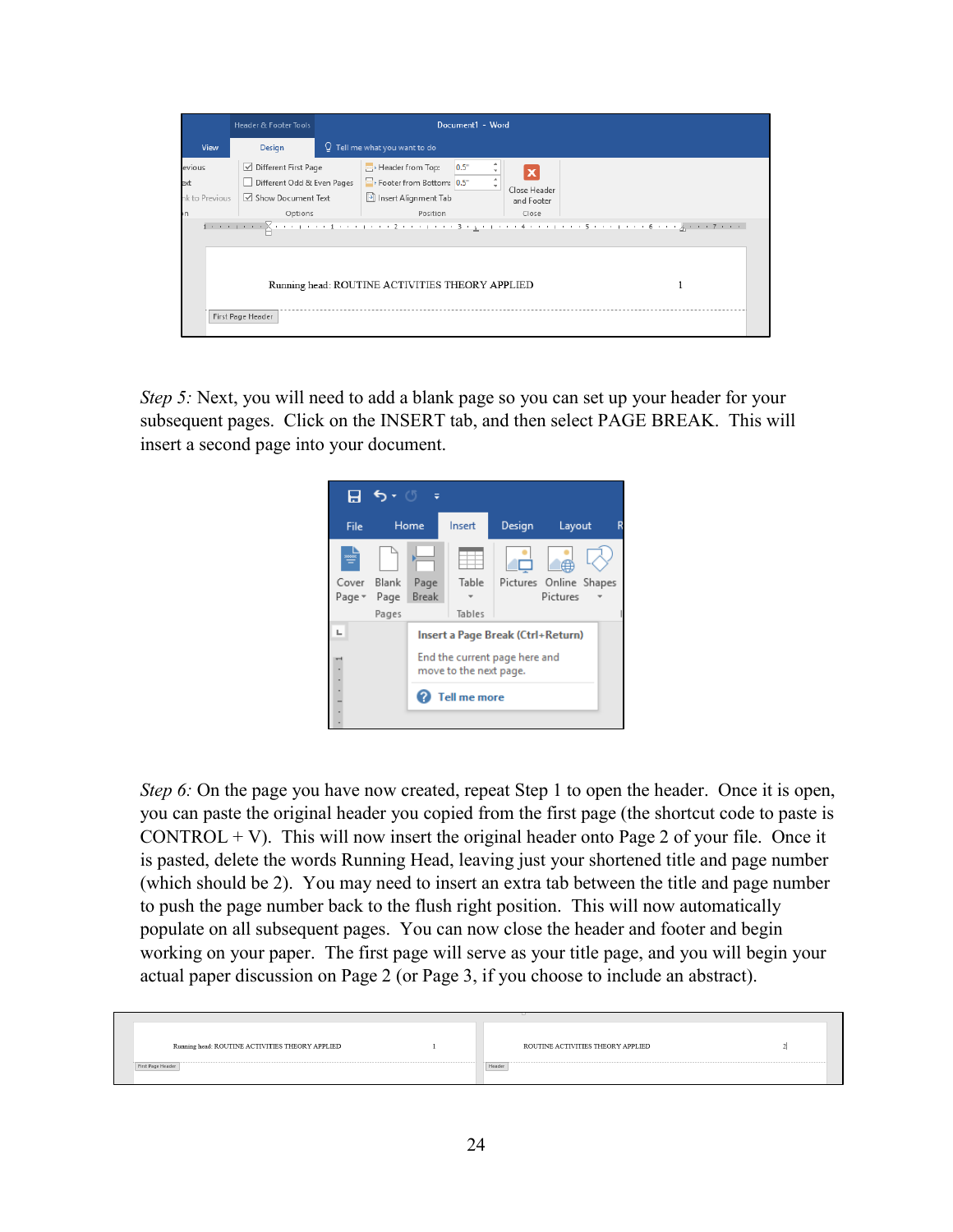# <span id="page-26-0"></span>**Removing Extra Line Breaks**

When beginning a new document, there is extra spacing built in to your default settings. In order to provide an accurate measure of length of your work, this extra spacing should be removed. This can be done at any stage of the process (either before you start writing or once the work is complete), but it should be done prior to submission.

To remove the extra line spacing, position your cursor anywhere in the document and select all text (even if it is blank, there still will be spaces). The shortcut for this is CONTROL  $+A$ . Everything that is available to be edited will now be highlighted in light gray.

|                                                 |      |                      |                                                                                                                                                |  |  |  | Document1 - Word |          |                    |        |           |        |       |
|-------------------------------------------------|------|----------------------|------------------------------------------------------------------------------------------------------------------------------------------------|--|--|--|------------------|----------|--------------------|--------|-----------|--------|-------|
| view                                            | View |                      | $\Omega$ Tell me what you want to do                                                                                                           |  |  |  |                  |          |                    |        |           |        |       |
|                                                 |      |                      | $E = \mathbb{E}$ <b>E</b> $\mathbb{E}$ 1 <b>F</b> abbody AaBbody AaBbC AaBbody AaBbody AaBbody AaBbody AaBbody AaBbody AaBbody AaBbody AaBbody |  |  |  |                  |          |                    |        |           |        |       |
| ≣ 1≣ - 2 - ⊞ -                                  |      |                      | 11 Normal    11 No Spac Heading 1 Heading 2 Title                                                                                              |  |  |  |                  | Subtitle | Subtle Em Emphasis |        | Intense E | Strong | Quote |
| Paragraph                                       |      | <b>Simple Report</b> |                                                                                                                                                |  |  |  |                  |          |                    | Styles |           |        |       |
|                                                 |      |                      |                                                                                                                                                |  |  |  |                  |          |                    |        |           |        |       |
| Running head: ROUTINE ACTIVITIES THEORY APPLIED |      |                      |                                                                                                                                                |  |  |  |                  |          |                    |        |           |        |       |

Once everything is selected, drop down the line spacing menu under PARAGAPH and select REMOVE SPACE AFTER PARAGRAPH. This will now remove all extra spacing, even when you set your line spacing to double (which is standard).

*Tip: If you do this before you start writing, it is a good idea to run through again after you are finished to ensure your formatting was not compromised in any way.*

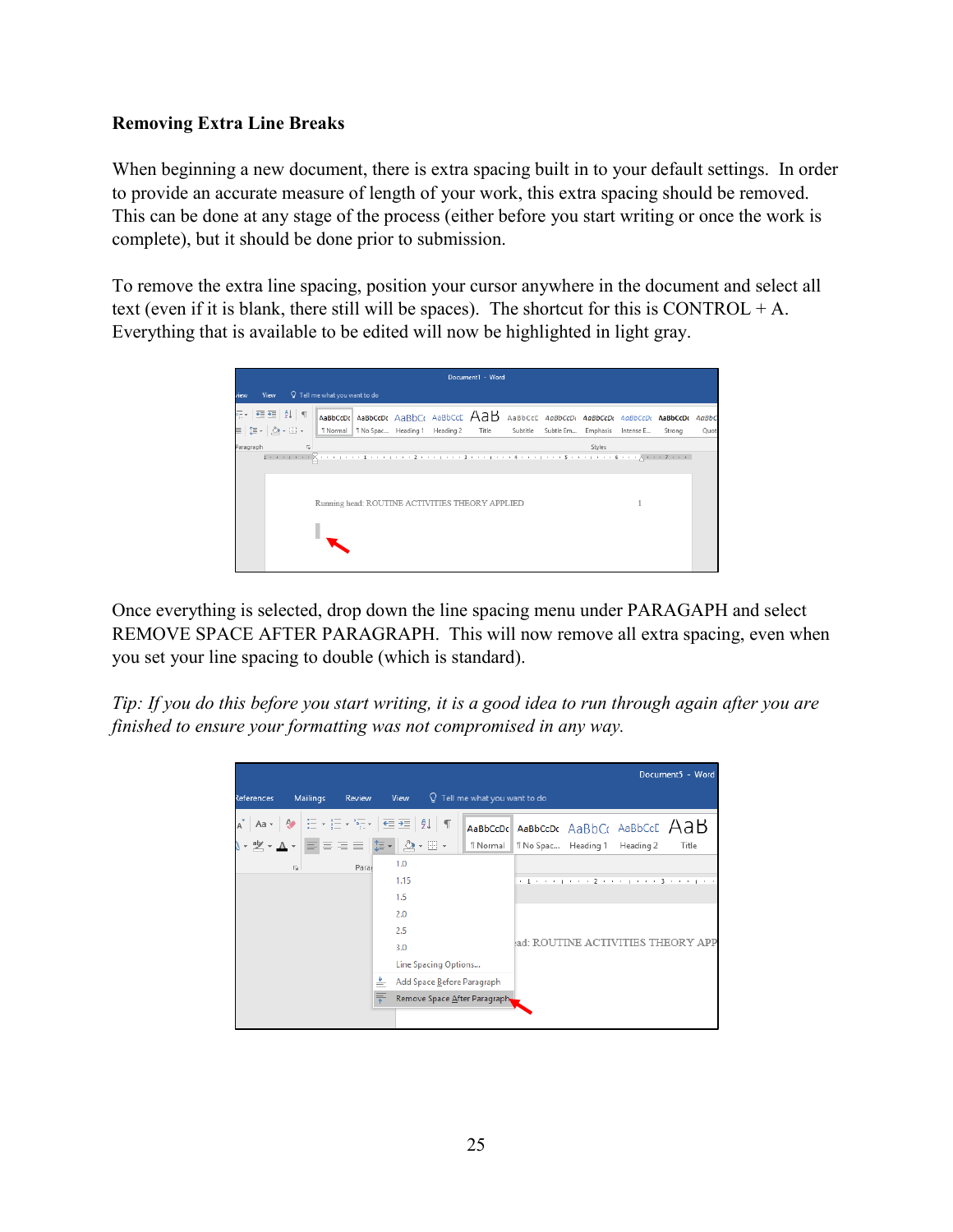## <span id="page-27-0"></span>**Headings and Subheadings**

Headings and subheadings are a great way to add organization to your paper and improve the overall flow between topics. Accordingly, they must be formatted consistently with APA guidelines. The following table shows the different levels and formatting for headings.

| Level | Format                                                                                                            |
|-------|-------------------------------------------------------------------------------------------------------------------|
|       | <b>Centered, Boldface, Uppercase and Lowercase Headings</b>                                                       |
| 2     | Left-aligned, Boldface, Uppercase and Lowercase Heading                                                           |
| 3     | Indented (using tab), boldface, lowercase heading with a period. Begin body<br>text after the period.             |
| 4     | Indented (using tab), boldface, italicized, lowercase heading with a period. Begin<br>body text after the period. |
| 5     | Indented (using tab), italicized, lowercase heading with a period. Begin body text<br>after the period.           |

Level 1 headings are typically reserved for main sections of the paper, such as the introduction (which often is not labeled), literature review, methodology, results / findings, discussion, and conclusion. Headings that are Levels 2 through 5 are reserved for organizing within these broader sections. For example, in discussing the methodology, the author may choose to talk about their sample, survey instrument, and data collection procedures. Each of these could have a Level 2 subheading beneath Methods (Level 1). From there, specifics within each of these categories could be organized with a Level 3 subheading, and so forth.

# <span id="page-27-1"></span>**Hanging Indents for Citations**

APA-formatted citations involve a special type of indent known as a "hanging indent." This refers to the idea that the first line of the citation is flush to the left margin and any additional lines thereafter are indented or "hanging." Oftentimes, students will try and recreate this manually, which inevitably messes up the overall formatting of the citation. This also can create double work with reformatting the citation during the editing process. The following steps will ensure all citations are formatted correctly each and every time.

*Step 1:* Begin with a citation that is typed out and includes all required components per APA.

Cohen, L. E., & Felson, M. (1979). Social change and crime rate trends: A routine activity approach. *American Sociological Review, 44*(4), 588-608.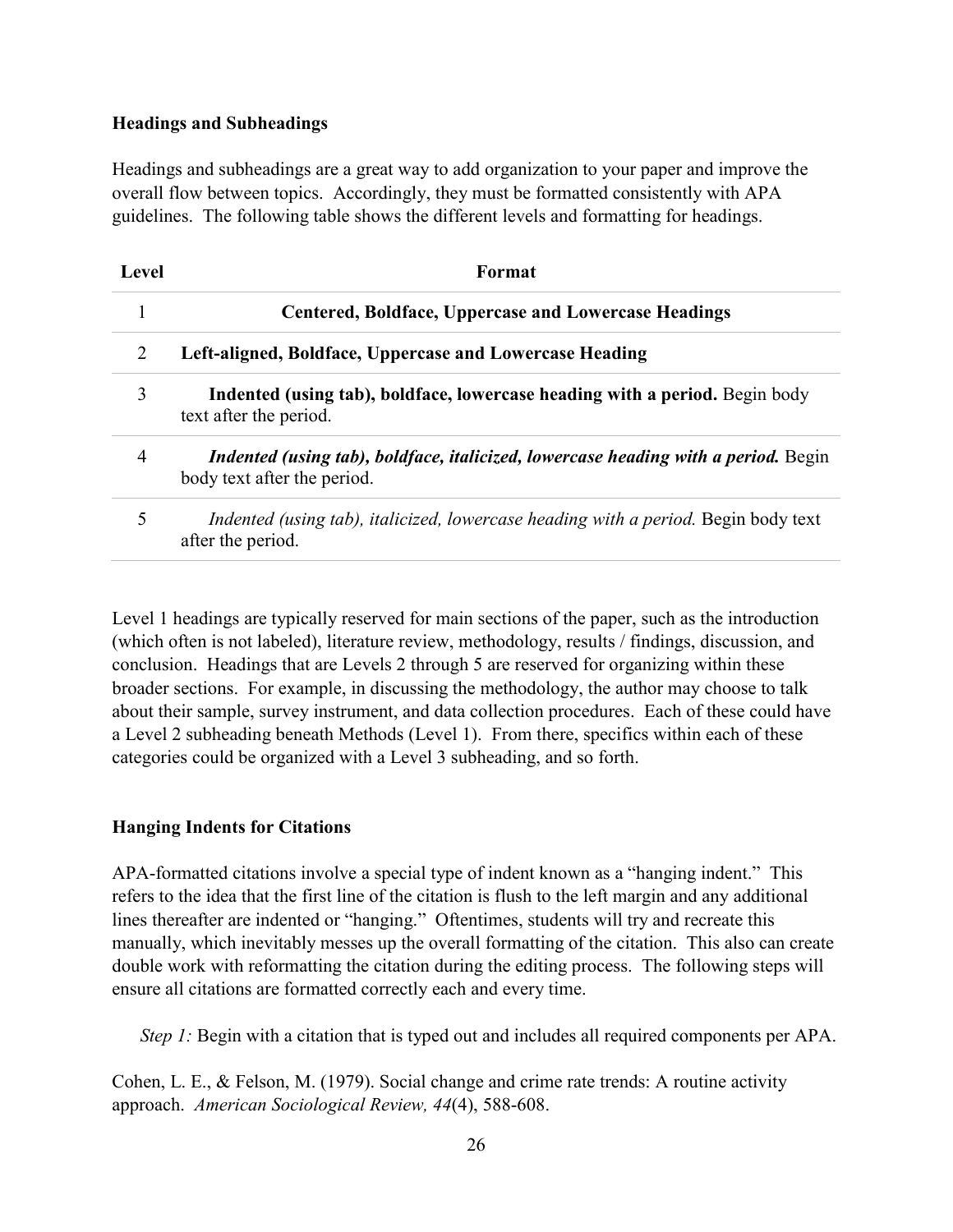*Step 2:* Highlight the citation and click on the menu PARAGRAPH SETTINGS. To get the menu, you can click on the little arrow at the bottom right corner of the PARAGRAPH box.

|                                                                                                            |                                                                                                           |                                                                                                |                                                  |           | Document5 - Word |          |                                              |                    |         |
|------------------------------------------------------------------------------------------------------------|-----------------------------------------------------------------------------------------------------------|------------------------------------------------------------------------------------------------|--------------------------------------------------|-----------|------------------|----------|----------------------------------------------|--------------------|---------|
| Review<br>View                                                                                             | $Q$ Tell me what you want to do                                                                           |                                                                                                |                                                  |           |                  |          |                                              |                    |         |
| '루*   三三 원   1                                                                                             |                                                                                                           | $\vert$ AaBbCcDc $\vert$ AaBbCcDc $\vert$ AaBbCc AaBbCcC $\vert$ AaBbCcC AaBbCcDc AaBbCcDc     |                                                  |           |                  |          |                                              |                    | AaBbC   |
| $\equiv$ $\equiv$ $\left  \right. \pm$ $\sim$ $\left. \right. \right $ $\sim$ $\equiv$ $\sim$<br>Paragraph | T No mal<br>反                                                                                             | 1 No Spac Heading 1                                                                            |                                                  | Heading 2 | Title            | Subtitle | Subtle Em                                    | Emphasis<br>Styles | Intense |
| 1                                                                                                          | <b>Paragraph Settings</b><br>play of tody incontracted<br><b>COLLA</b><br>E. C.                           | Fine-tune the layout of the current<br>paragraph, including spacing,<br>indentation, and more. | 4 5 <b>6</b><br><b>CONTRACTOR</b><br>DRY APPLIED |           |                  |          |                                              |                    |         |
|                                                                                                            | <b>Start</b><br>New Block<br><b>Carl Line</b><br>approacii. American sociological Review, 44(4), 588-608. |                                                                                                |                                                  |           |                  |          | ge and crime rate trends: A routine activity |                    |         |

*Step 3:* Under the INDENTATION section, drop down the menu under SPECIAL and select HANGING.

| Paragraph                  |                                               |                                                                                                                                                                                                                                                                                                                                                                                                                                                                                                                                                                                                                               | 7   | ×      |
|----------------------------|-----------------------------------------------|-------------------------------------------------------------------------------------------------------------------------------------------------------------------------------------------------------------------------------------------------------------------------------------------------------------------------------------------------------------------------------------------------------------------------------------------------------------------------------------------------------------------------------------------------------------------------------------------------------------------------------|-----|--------|
| <b>Indents and Spacing</b> |                                               | Line and Page Breaks                                                                                                                                                                                                                                                                                                                                                                                                                                                                                                                                                                                                          |     |        |
| General                    |                                               |                                                                                                                                                                                                                                                                                                                                                                                                                                                                                                                                                                                                                               |     |        |
| Alignment:                 | Left                                          |                                                                                                                                                                                                                                                                                                                                                                                                                                                                                                                                                                                                                               |     |        |
| Outline level:             | <b>Body Text</b>                              | Collapsed by default                                                                                                                                                                                                                                                                                                                                                                                                                                                                                                                                                                                                          |     |        |
| Indentation                |                                               |                                                                                                                                                                                                                                                                                                                                                                                                                                                                                                                                                                                                                               |     |        |
| Left:                      | ≑<br>0.                                       | Special:                                                                                                                                                                                                                                                                                                                                                                                                                                                                                                                                                                                                                      | By: |        |
| Right:                     | ÷<br>o.                                       | (none)                                                                                                                                                                                                                                                                                                                                                                                                                                                                                                                                                                                                                        |     |        |
| <b>Mirror indents</b>      |                                               | (none)<br><b>First line</b><br>Hanging                                                                                                                                                                                                                                                                                                                                                                                                                                                                                                                                                                                        |     |        |
| Spacing                    |                                               |                                                                                                                                                                                                                                                                                                                                                                                                                                                                                                                                                                                                                               |     |        |
| Before:                    | 0 <sub>pt</sub>                               | Line spacing:                                                                                                                                                                                                                                                                                                                                                                                                                                                                                                                                                                                                                 | At: |        |
| After:                     | $\div$<br>0 <sub>pt</sub>                     | Multiple                                                                                                                                                                                                                                                                                                                                                                                                                                                                                                                                                                                                                      |     | 1.08   |
| Preview                    |                                               | Don't add space between paragraphs of the same style                                                                                                                                                                                                                                                                                                                                                                                                                                                                                                                                                                          |     |        |
|                            | American Sociological Review, 44(4), 588-608. | Previous Paragraph Previous Paragraph Previous Paragraph Previous Paragraph Previous Paragraph<br>Previous Paragraph Previous Paragraph Previous Paragraph Previous Paragraph Previous Paragraph<br>Cohen, L. E., & Felson, M. (1979). Social change and crime rate trends: A routine activity approach.<br>Following Paragraph Following Paragraph Following Paragraph Following Paragraph Following Paragraph<br>Following Paragraph Following Paragraph Following Paragraph Following Paragraph Following Paragraph<br>Following Paragraph Following Paragraph Following Paragraph Following Paragraph Following Paragraph |     |        |
| Tabs                       | Set As Default                                | OK                                                                                                                                                                                                                                                                                                                                                                                                                                                                                                                                                                                                                            |     | Cancel |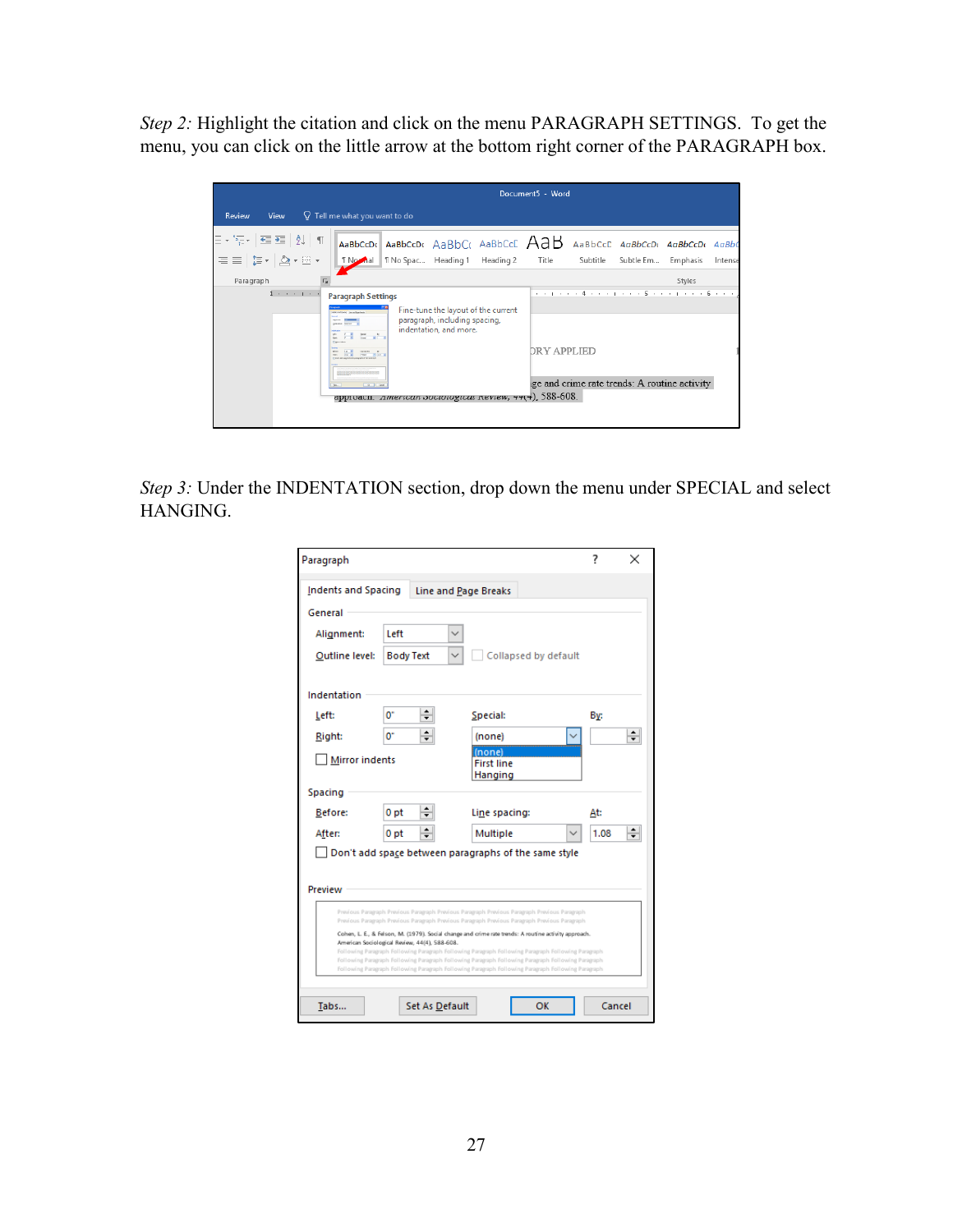*Step 4:* Confirm the settings – the hanging indent should be by 0.5".

| Paragraph             |                                               |                                                                                                                                                                                                  | 7    | x |  |  |  |
|-----------------------|-----------------------------------------------|--------------------------------------------------------------------------------------------------------------------------------------------------------------------------------------------------|------|---|--|--|--|
| Indents and Spacing   |                                               | Line and Page Breaks                                                                                                                                                                             |      |   |  |  |  |
| General               |                                               |                                                                                                                                                                                                  |      |   |  |  |  |
| Alignment:            | Left                                          |                                                                                                                                                                                                  |      |   |  |  |  |
| Outline level:        | <b>Body Text</b><br>Collapsed by default      |                                                                                                                                                                                                  |      |   |  |  |  |
| Indentation           |                                               |                                                                                                                                                                                                  |      |   |  |  |  |
| Left:                 | o.                                            | Special:                                                                                                                                                                                         | By:  |   |  |  |  |
| Right:                | 0.                                            | Hanging                                                                                                                                                                                          | 0.5" |   |  |  |  |
| <b>Mirror indents</b> |                                               |                                                                                                                                                                                                  |      |   |  |  |  |
| Spacing               |                                               |                                                                                                                                                                                                  |      |   |  |  |  |
| Before:               | 0 <sub>pt</sub>                               | Line spacing:                                                                                                                                                                                    | At:  |   |  |  |  |
| After:                | 0 <sub>pt</sub>                               | Multiple                                                                                                                                                                                         | 1.08 |   |  |  |  |
|                       |                                               | Don't add space between paragraphs of the same style                                                                                                                                             |      |   |  |  |  |
|                       |                                               |                                                                                                                                                                                                  |      |   |  |  |  |
| Preview               |                                               |                                                                                                                                                                                                  |      |   |  |  |  |
|                       |                                               | Previous Paragraph Previous Paragraph Previous Paragraph Previous Paragraph Previous Paragraph<br>Previous Paragraph Previous Paragraph Previous Paragraph Previous Paragraph Previous Paragraph |      |   |  |  |  |
|                       | American Sociological Review, 44(4), 588-608. | Cohen, L. E., & Felson, M. (1979). Social change and crime rate trends: A routine activity approach.                                                                                             |      |   |  |  |  |
|                       |                                               | Following Paragraph Following Paragraph Following Paragraph Following Paragraph Following Paragraph                                                                                              |      |   |  |  |  |
|                       |                                               | Following Paragraph Following Paragraph Following Paragraph Following Paragraph Following Paragraph                                                                                              |      |   |  |  |  |
|                       |                                               | Following Paragraph Following Paragraph Following Paragraph Following Paragraph Following Paragraph                                                                                              |      |   |  |  |  |

*Step 5:* Click OK and review your citation. It should now have the hanging indent built in.

| Document5 - Word                                                                                                                                      |      |  |                                 |  |  |  |  |  |  |        |  |  |  |
|-------------------------------------------------------------------------------------------------------------------------------------------------------|------|--|---------------------------------|--|--|--|--|--|--|--------|--|--|--|
|                                                                                                                                                       | View |  | $Q$ Tell me what you want to do |  |  |  |  |  |  |        |  |  |  |
|                                                                                                                                                       |      |  |                                 |  |  |  |  |  |  |        |  |  |  |
| graph                                                                                                                                                 |      |  |                                 |  |  |  |  |  |  | Styles |  |  |  |
| Running Head: ROUTINE ACTIVITIES THEORY APPLIED                                                                                                       |      |  |                                 |  |  |  |  |  |  |        |  |  |  |
| Cohen, L. E., & Felson, M. (1979). Social change and crime rate trends: A routine activity<br>approach. American Sociological Review, 44(4), 588-608. |      |  |                                 |  |  |  |  |  |  |        |  |  |  |

*Tip: If you do this before you start writing, make sure you hit enter (or start at the beginning of the citation and enter there to drop down the existing citation) so that you can ensure all sources are formatted as you write them. Alternately, you can type them as normal, SELECT ALL, and then follow Steps 2 through 5.*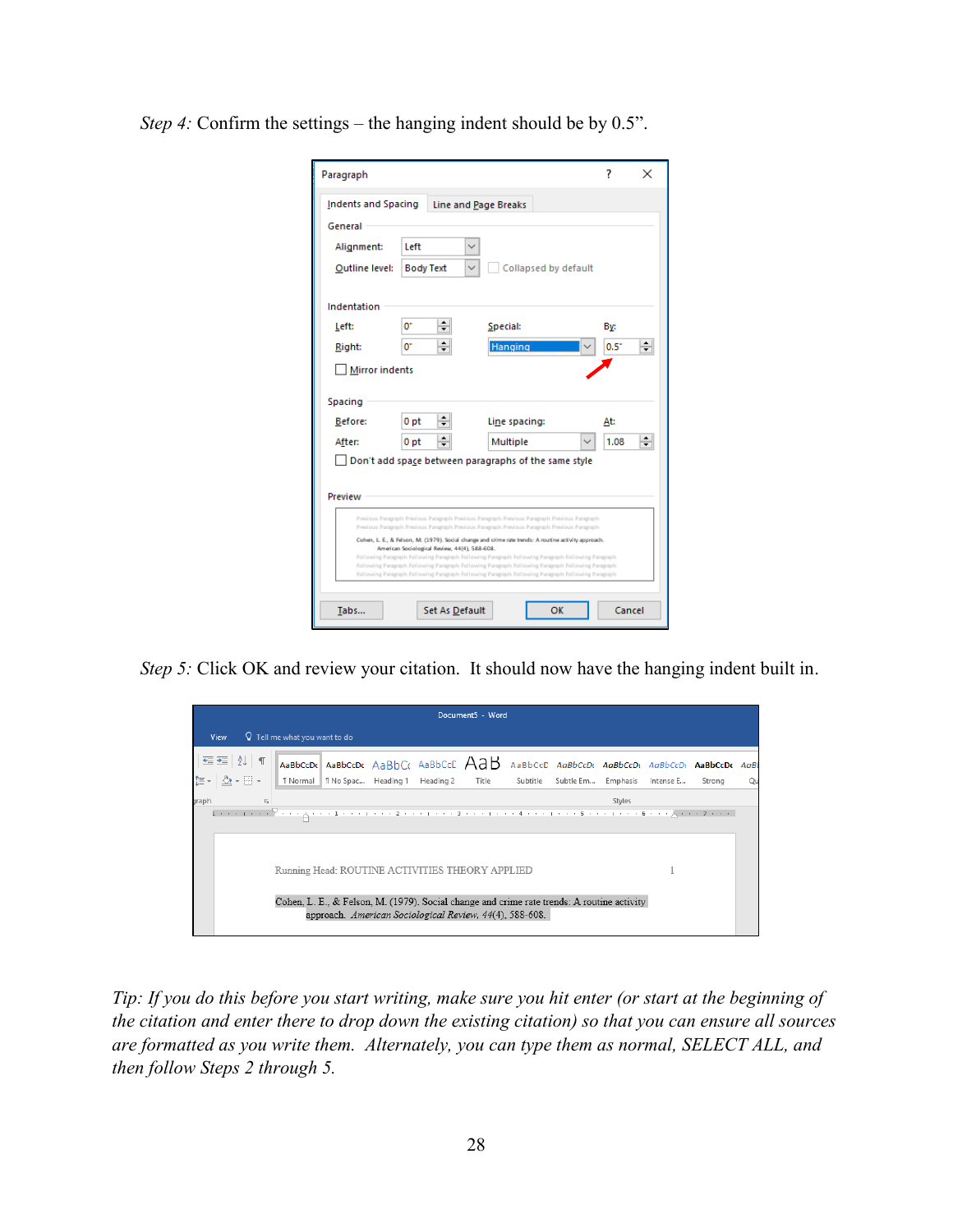# **Proofreading Your Paper**

<span id="page-30-0"></span>Proofreading your paper is the final stage before submission and the time when you will edit with a critical eye to ensure all of the rules in this document have been followed and your paper is in the best form possible for submission. The following tips are designed to help facilitate your proofreading process:

- Do not proofread as soon as you are done writing. Take some time away from the paper so that you are able to edit it with fresh eyes.
- Proofread a hard copy of the paper as opposed to reviewing it on the computer screen. The change in format also will help you catch more errors and will make it easier to notate issues as you go.
- Read the paper out loud to yourself. As noted earlier, you will catch a lot more issues with your ear than with your eye, especially as you hear things that do not sound correct.
- Focus on a small section at a time, but do not correct as you go line by line. Instead, make sure that you are notating things that need your attention, but do not attempt to fix them in the initial readthrough. Read through, notating all errors, and then go back and attempt to fix them.
- Do not wait until the last minute to edit. When you feel rushed, your editing will suffer. Be sure to leave yourself enough time to go back and properly read through the paper, edit it, and then let it sit and review again.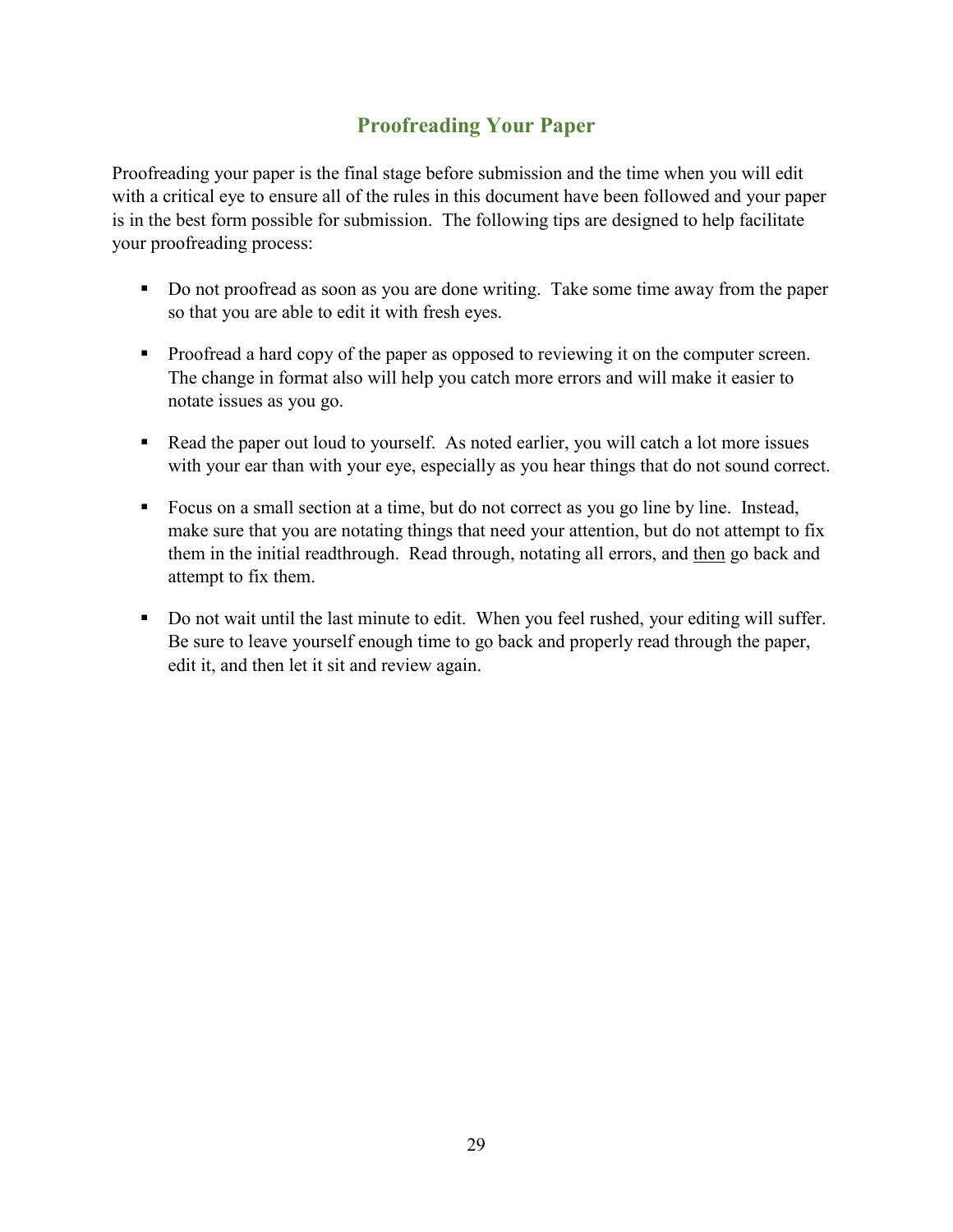# **Before You Submit**

<span id="page-31-0"></span>Before you submit your paper, it is a good idea to go through the following checklist to ensure that you are submitting the best possible version.

- $\Box$  Your paper includes a title page with all required information.
- $\Box$  You have included an APA-formatted running header with page numbers.
- $\Box$  Your paper is all in a standard 12-point Times New Roman font. There is no highlighting, no extra spacing, or other formatting errors.
- $\Box$  Your paper is organized into clear topical sections with the appropriate headings and subheadings to improve organization.
- $\Box$  Each paragraph is indented at the first line. To accomplish this, use the TAB key. Do not manually space your first line.
- $\Box$  All information that is not your own original work is cited with the proper APA in-text citation(s).
- $\Box$  You have a complete references page at the end of the paper with APA formatted citations. Any work that appears in the paper is referenced on this list, and vice-versa.
- $\Box$  Be sure to run both your spellcheck and grammar checker. Microsoft Word will notate issues as you write – words that potentially are misspelled will be underlined in red, while those issues that arise with grammar will be underlined in blue. Right-click on these errors for correction suggestions and make sure these are addressed throughout.
- $\Box$  Ensure that your paper is in the correct format with your name in the file name, as well as on your paper.